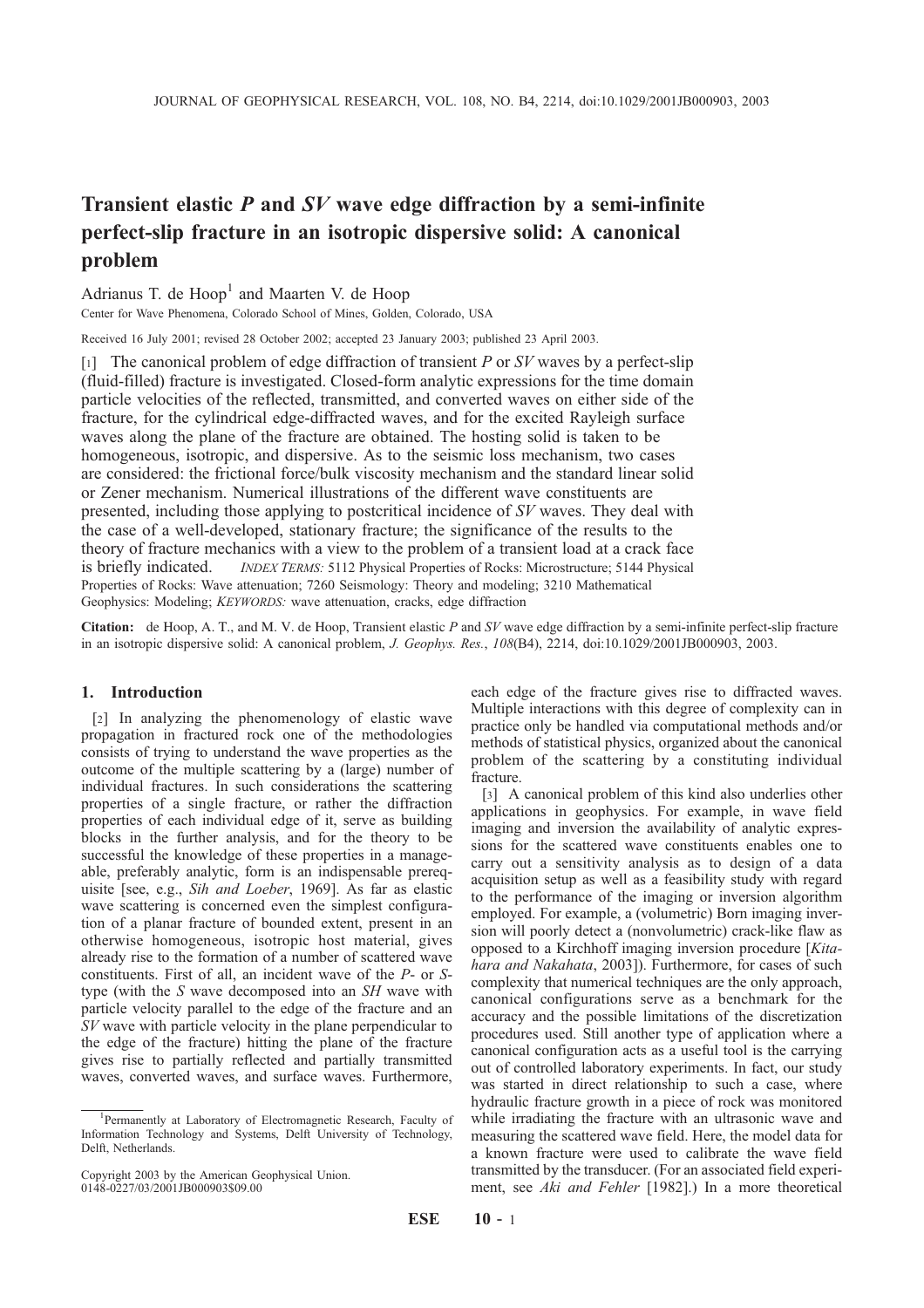setting analytically known expressions for scattered wave constituents form the basis for the incorporation of the relevant edge diffraction coefficients in the ray asymptotic treatment of elastic wave scattering [Achenbach et al., 1982].

[4] The canonical problem addressed in this paper is the diffraction of plane, transient, P or SV waves by a semiinfinite, planar, perfect-slip fracture in a homogeneous, isotropic solid (for a related problem, see Gu et al. [1996]). The incident wave models the teleseismic body wave originating far from the edge of the fracture. The perfect-slip condition at the faces of the fracture models the case of fluid-filled fracture (which could be a (microscopic) part of a fault zone). An additional feature that we take into account is seismic loss in the solid host material. First, the edge diffraction problem in a lossless medium is solved with the aid of the combination of the modified Cagniard method for analyzing the transient wave motion in layered media and the Wiener-Hopf or ''factorization'' method that has previously been used to solve the corresponding problems for a semi-infinite rigid baffle and a semi-infinite traction-free (void) crack. In the analysis the complex slowness plane representation of the scattered waves plays a crucial role. The importance of this representation lies in the circumstance that each physical scattered wave constituent is associated with a particular singularity (pole, branch point) in this plane. Next, the influence of losses in the solid is taken into account by applying a ''correspondence theorem" [Chao and Achenbach, 1964; De Hoop, 1995b] that relates the wave motion in the lossless case to the one in a medium with a particular loss mechanism via the use of the Schouten-Van der Pol theorem of the time Laplace transformation. The cases that we consider are: the Frictional force/bulk viscosity loss mechanism and the standard linear solid (Zener) creep relaxation loss mechanism [Carcione, 2001; Mainardi, 2002]. The latter has also been extensively used in seismology [Liu et al., 1976]. Both mechanisms define a causal reaction between stress and strain and therefore satisfy, in the frequency domain, automatically the Kramers-Kronig causality relations, while yielding the associated frequency domain dispersion and attenuation properties of the wave motion involved. Thus we follow the approach of using effective macroscopic relaxation functions without specifying the micromechanical phenomena that cause the attenuation. (For a correlation between velocity dispersion in saturated porous rocks and viscous interaction between solid and fluid phases, see Winkler [1985, 1986].)

[5] For the two-dimensional problem under consideration the elastic wave motion decomposes into an SH wave with particle velocity parallel to the edge of the fracture and a combined P-SV wave with particle velocity in the plane perpendicular to the edge of the fracture. The SH case leads to a simple scalar problem and is not reconsidered here. (In fact, it is mathematically the same as for the traction-free fracture.) Only the change in pulse shape due to the presence of either of the two loss mechanisms is reported for this case. The P-SV case is considered in detail, both for the lossless case and for either of the two loss mechanisms. Prior to solving the diffraction problem, a spatial symmetry analysis is carried out where the total wave motion is decomposed into an ''odd'' and an ''even'' part (with respect to the plane of the fracture). Such an analysis shows

how the solution to the fluid-filled fracture problem is related to (part of) the one for the void fracture. The results for the fluid-filled fracture differ, however, fundamentally from the ones for the traction-free case and are therefore fully discussed, one of the major differences being that the traction-free fracture admits no elastodynamic power flow across the plane of the fracture, while the fluid-filled fracture partially reflects and partially transmits elastodynamic energy.

[6] Studies in the literature on scattering and diffraction by fluid-filled fractures, numerical as well as analytical ones (including those of a ray asymptotic nature) mostly concern themselves with time harmonic waves [Fehler and Aki, 1978; Achenbach et al., 1978; Visscher, 1981; Coutant, 1989]. For experimental results, see, for example, Pyrak-Nolte et al. [1990]. The present analysis directly addresses the time domain wave motion.

[7] Transient plane P wave diffraction by a void crack of finite width has been studied by *Thau and Lu* [1971] through an iteration scheme of successive edge diffraction interactions. Up to two  $P$  wave transits across the crack width, they show to be manageable with the combined (iterative) Wiener-Hopf technique and the modified Cagniard method. In the corresponding finite time window they determine the dynamic stress intensity factors.

[8] Although we restrict our considerations to the diffraction by a well-developed, stationary, fracture, the methodology is also directly applicable to the theory of transient loading at a crack face. For this type of application the expressions for the stress components are needed. These admit representations of the same type as the ones for the particle velocity that we do employ. How the relevant correspondence is made is discussed in detail by Freund [1998]. A related application is the crack tip propagation (at an assumed constant speed) in an already cracked brittle material induced by a normally incident plane P wave (see Achenbach and Nuismer, [1971] and Freund [1998, chapter 6] for the relevant theory and Ravichandran and Clifton [1989] for experiments in this respect).

#### 2. Formulation of the Problem

[9] Position in three-dimensional configuration space  $\mathbb{R}^3$ is specified by the coordinates  $\{x_1, x_2, x_3\}$  with respect to an orthogonal Cartesian reference frame with the origin  $O$  and the three mutually perpendicular base vectors  $\{i_1, i_2, i_3\}$  of unit length each. The subscript notation for Cartesian vectors and tensors is used and the summation convention applies. Latin subscripts are used for this purpose; they run through the values  $1, 2, 3$ . Wherever appropriate x denotes vectorial position. The time coordinate is  $t$ . Partial differentiation with respect to  $x_m$  is denoted by  $\partial_m$ ;  $\partial_t$  is a reserved symbol for differentiation with respect to time. Time convolution is indicated by  $\stackrel{t}{\ast}$ .

[10] The fracture occupies the domain  $\Sigma = \{(x_1, x_2, x_3) \mid$  $0 \le x_1 \le \infty$ ,  $-\infty \le x_2 \le \infty$ ,  $x_3 = 0$ } (see Figure 1). The hosting solid is homogeneous and isotropic with volume density of mass  $\rho$ , compliance

$$
S_{ijpq} = \Lambda \delta_{ij} \delta_{pq} + 2M \Delta_{ijpq}, \quad \Lambda = -\frac{\lambda}{(3\lambda + 2\mu) 2\mu}, \quad M = \frac{1}{4\mu}, \tag{1}
$$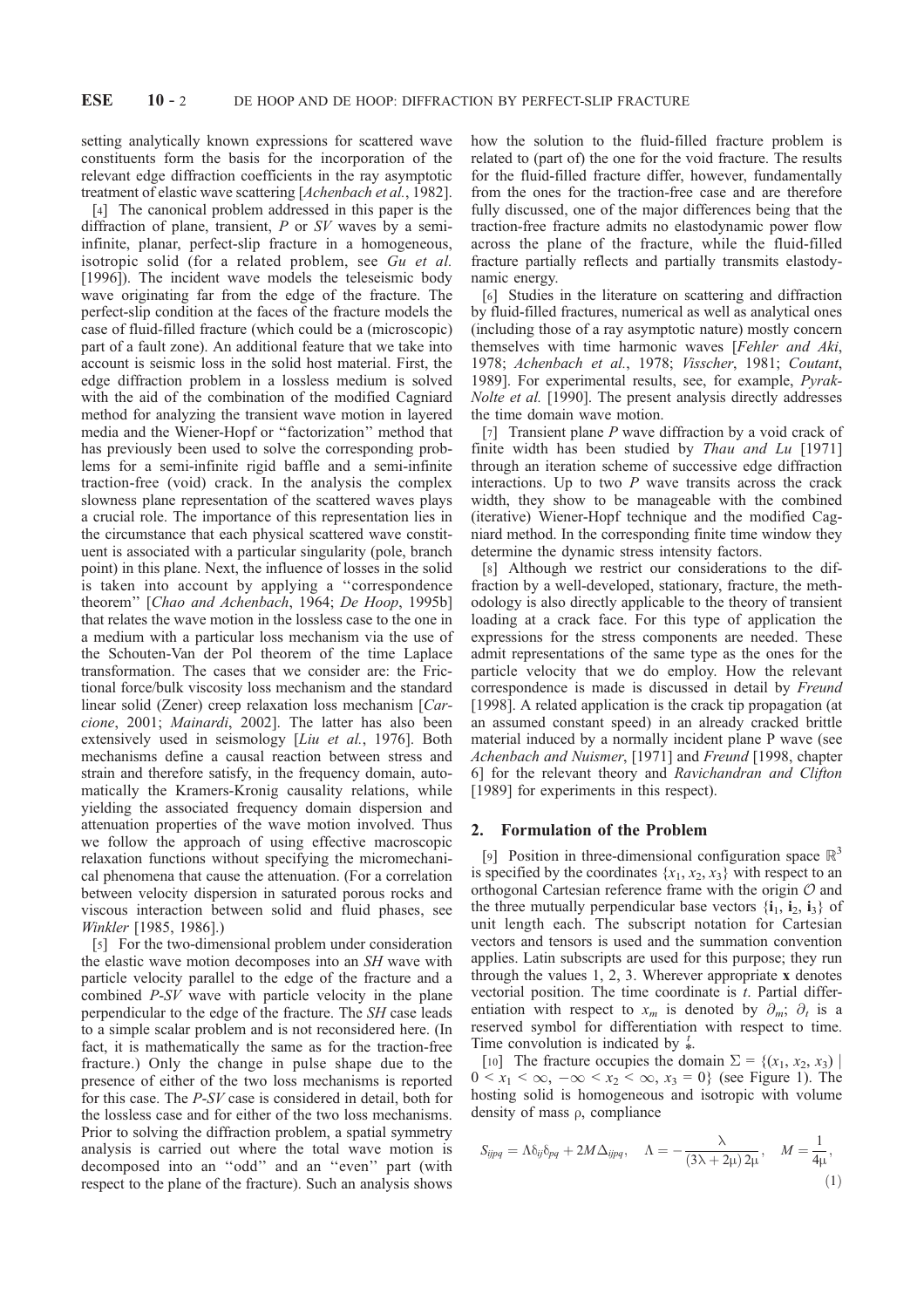

Figure 1. The configuration.

global inertia relaxation function  $\phi = \phi(t)$ , global compliance relaxation function  $\psi = \psi(t)$ , where  $\lambda$  and  $\mu$  are the Lamé coefficients, and

$$
\Delta_{ijpq} = \frac{1}{2} \left( \delta_{ip} \delta_{jq} + \delta_{iq} \delta_{jp} \right) \tag{2}
$$

is the symmetrical unit tensor of rank four, and  $\delta_{ij}$  is the Kronecker tensor. The relaxation functions satisfy the causality condition  $\phi(t) = 0$  for  $t < 0$  and  $\psi(t) = 0$  for  $t < 0$ . For a perfectly elastic (i.e., instantaneously reacting) solid,  $\phi(t) = \delta(t)$  and  $\psi(t) = \delta(t)$ .

#### 2.1. Elastic Wave Motion in the Configuration

[11] In the interior of the solid, the particle velocity  $v_r =$  $v_r(\mathbf{x}, t)$  and the dynamic stress  $\tau_{pq} = \tau_{pq}(\mathbf{x}, t)$  satisfy the firstorder coupled elastic wave equations

$$
-\Delta_{kmpq}\partial_m\tau_{pq} + \rho \partial_t \left(\phi_*^t v_k\right) = f_k,\tag{3}
$$

$$
\Delta_{ijnr}\partial_n v_r - S_{ijpq}\partial_t \left(\psi \, \frac{t}{*}\tau_{pq}\right) = h_{ij},\tag{4}
$$

where  $f_k = f_k(\mathbf{x}, t)$  is the volume source density of force and  $h_{ii} = h_{ii}(\mathbf{x}, t)$  is the volume source density of deformation rate.

#### 2.2. Boundary Conditions

[12] The fluid-filled fracture is assumed to be stationary. Its action is modeled by the perfect-slip boundary conditions

$$
\lim_{x_3 \downarrow 0} \{\tau_{13}, \tau_{23}\} = 0, \quad \lim_{x_3 \uparrow 0} \{\tau_{13}, \tau_{23}\} = 0 \text{ on } \Sigma, \quad (5)
$$

$$
\lim_{x_3 \downarrow 0} \tau_{33} = \lim_{x_3 \uparrow 0} \tau_{33}, \quad \lim_{x_3 \downarrow 0} \nu_3 = \lim_{x_3 \uparrow 0} \nu_3 \text{ on } \Sigma, \quad (6)
$$

i.e., on either face of the fracture the tangential components of the dynamic traction vanish, while the normal component of the dynamic traction and the normal component of the particle velocity are continuous across the fracture. (In the case of a void fracture all components of the dynamic traction vanish on both faces, while all components of the particle velocity do jump.)

### 2.3. Excitation

[13] The configuration is excited by an incident plane P or SV wave, propagating in the  $\{x_1, x_3\}$  plane perpendicular to the edge of the fracture. Its particle velocity component parallel to the edge of the fracture vanishes. Its wave field components are indicated by the superscript i. The incident wave is assumed to hit the edge of the fracture at  $t = 0$  and has the signature  $q^{P,S}(t)$  for P and SV waves, respectively;  $q^{P,S}(t) = 0$  for  $t < 0$ .

[14] The total wave motion is the superposition of the incident wave and the scattered wave whose components are indicated by the superscript s. Because of the uniformity of the medium as well as the fracture in the  $x_2$  direction, and the isotropy of the solid, the wave diffraction problem is then two-dimensional in nature and independent of  $x_2$ . As a consequence, the  $SH$  wave is decoupled from the  $P-SV$ waves.

#### 2.4. Symmetry Considerations

[15] Upon decomposing the wave field into an even and an odd part with respect to the symmetry plane  $\{x_3 = 0\}$  and invoking the explicit boundary conditions at the fracture together with the continuity conditions across it, it follows from the relevant reflection symmetry considerations that the scattered wave field has a vanishing even part, whence only an odd constituent remains [De Hoop, 1995a]. Using Greek subscripts, taking on the values  $\{1, 2\}$ , to denote vector and tensor components in the plane parallel to the fracture this implies that

$$
\left\{v_{\beta}^{s}, v_{3}^{s}\right\}(x_{1}, x_{2}, x_{3}, t) = \left\{-v_{\beta}^{s}, v_{3}^{s}\right\}(x_{1}, x_{2}, -x_{3}, t), \tag{7}
$$

$$
\begin{aligned} \left\{ \tau_{\gamma\delta}^s, \tau_{\gamma3}^s, \tau_{3\delta}^s, \tau_{33}^s \right\} (x_1, x_2, x_3, t) \\ &= \left\{ -\tau_{\gamma\delta}^s, \tau_{\gamma3}^s, \tau_{3\delta}^s, -\tau_{33}^s \right\} (x_1, x_2, -x_3, t). \end{aligned} \tag{8}
$$

These relations are right from the beginning used in the representations for the wave field components.

### 2.5. Associated Problems in Dynamic Fracture **Mechanics**

[16] The symmetry considerations also offer a direct clue to the interrelation between the edge diffraction problem under consideration and the uniform transient load crack face separation problem in dynamic fracture mechanics for mode II type of crack opening deformation (in the terminology of *Freund* [1998]). In this type of opening deformation the generated stress-velocity field satisfies the same symmetry conditions as our scattered wave, while its tensile stress loading condition yields a boundary condition that is, up to a minus sign, identical to the one applying to  $\tau_{13}^s$  for normal incidence. Furthermore, for the case of a suddenly applied (uniform) load, the magnitude of this load is to be derived from our case of plane wave incidence by extracting the load from the corresponding dynamic stress in the plane of the fracture. To facilitate the identification, we shall for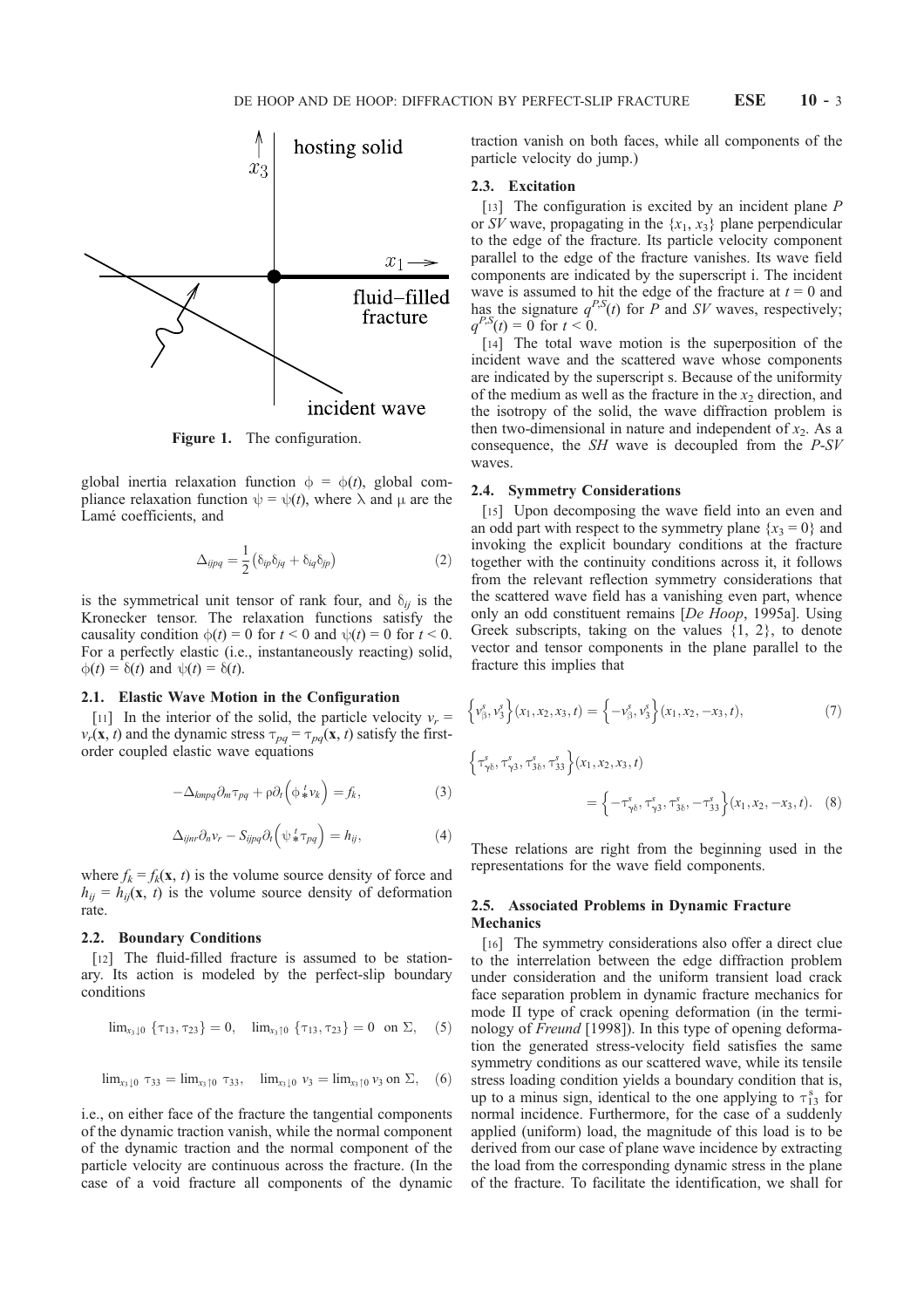the moment use the terminology of dynamic fracture mechanics, where the tensile and shear stress denote the normal and tangential components of the dynamic stress, respectively.

[17] In the required case of normal incidence only the  $SV$ wave yields the necessary load. Let its stress field be  $\tau$ <sup>i</sup> $H(t)$ parallel to the wave front. The corresponding particle velocity signature is then  $q(t) = -(\mu \rho)^{-1/2} \tau^{i} H(t)$ . Then, in the notation of equation (10) in section 3, the incident wave will induce on the plane  $x_3 = 0$  a shear stress of magnitude  $\tau^* = \tau^i$ , while the tensile stress vanishes. The relevant boundary conditions are [*Freund*, 1998, equation (2.6.3)]

$$
\lim_{x_3 \downarrow 0} \tau_{33} = 0, \ -\infty < x_1 < \infty, \ -\infty < x_2 < \infty,
$$
\n
$$
\lim_{x_3 \downarrow 0} \tau_{13} = -\tau^* H(t), \text{ on } \Sigma,
$$
\n
$$
\lim_{x_3 \downarrow 0} \nu_1 = 0, \ -\infty < x_1 < 0, \ -\infty < x_2 < \infty.
$$

For mode I type of crack opening deformation, the corresponding boundary value problem with even symmetry needs to be solved. The relevant solution can be extracted from the traction-free (void) fracture edge diffraction problem with incident P wave at normal incidence [*Freund*, 1998, section 2.4]. The corresponding stress intensity factors follow from using equation (2.1.1) of Freund [1998] and substituting in this relation the values of our  $\tau_{ij}^s$  that arise from applying the constitutive relations to the calculated  $v_r^s$ .

#### 3. Incident Wave Field

[18] Part of the subsequent analysis differs for the two cases of an incident P wave and an incident SV wave. Let for the lossless case the incident  $P$  wave be specified by

$$
v_{1,3}^{i,P} = c_P \{ p_0^P, \gamma_P(p_0^P) \} q^P \left[ t - p_0^P x_1 - \gamma_P(p_0^P) x_3 \right],\tag{9}
$$

with  $0 \le p_0^P \le c_P^{-1}$  in view of the condition of causality of the scattered wave,  $\gamma_P(p_0^P) = (c_P^{-2} - (p_0^P)^2)^{1/2}$  and wave speed  $c_P = [(\lambda + 2\mu)/\rho]^{1/2}$ . Let the incident SV wave be specified by

$$
v_{1,3}^{i,SV} = c_S \{ -\gamma_S(p_0^S), p_0^S \} q^S \left[ t - p_0^S x_1 - \gamma_S(p_0^S) x_3 \right],\tag{10}
$$

with  $0 \le p_0^S \le c_S^{-1}$  in view of the condition of causality of the scattered wave,  $\gamma_S(p_0^S) = (c_S^{-2} - (p_0^S)^2)^{1/2}$  and wave speed  $c_S = (\mu/\rho)^{1/2}$ . In the range  $0 \le p_0^S \le c_P^{-1}$  this amounts to precritical incidence, in the range  $c_p^{-1} \leq p_0^S \leq c_s^{-1}$  this amounts to postcritical incidence.

# 4. Complex Slowness Representations for the Scattered Wave Field Constituents

[19] As assumed, the incident plane wave hits the edge of the fracture at the instant  $t = 0$ . Then the scattered wave field vanishes for  $t < 0$  and its time Laplace transformation is

$$
\left\{\hat{v}_r^s, \hat{\tau}_{pq}^s\right\}(\mathbf{x}, s) = \int_0^\infty \exp(-st) \left\{v_r^s, \tau_{pq}^s\right\}(\mathbf{x}, t) \mathrm{d}t,\tag{11}
$$

where s is taken to be real and positive. Next, the complex slowness representations pertinent to the lossless case are introduced via

$$
\left\{\hat{v}_r^s, \hat{\tau}_{pq}^s\right\}(x_1, x_3, s) = \frac{1}{2\pi i} \int_{\mathcal{L}} \exp(-spx_1) \left\{\tilde{v}_r^s, \tilde{\tau}_{pq}^s\right\}(p, x_3, s) \, dp,\tag{12}
$$

where i is the imaginary unit and  $p$  is the complex slowness parameter in the  $x_1$  direction. The (infinite) path of integration  $\mathcal L$  in the complex  $p$  plane remains to be determined, but a necessary condition for the convergence of the integral is that  $\mathcal L$  should be parallel to the imaginary p axis as  $|p| \to \infty$ . The domain to the left of  $\mathcal L$  will be denoted by  $\mathcal D^-$ , the domain to the right of  $\mathcal L$  will be denoted by  $\mathcal D^+$ .

[20] Taking into account that the P waves in the solid are curl-free and travel in the lossless case with the wave speed  $c_p$ , while the SV waves are divergence-free and travel in the lossless case with the wave speed  $c_S$  and incorporating the symmetry properties of the particle velocity components expressed by equation (7), it is found that the complex slowness domain particle velocities of the scattered P and SV waves are of the form

$$
\tilde{v}_{1,3}^{s,P} = \hat{q}^{P,S}(s)\{\mp p, \gamma_P(p)\}p\gamma_S(p)\tilde{A}^{P,S}(p)
$$

$$
\cdot \exp(-s\gamma_P(p)|x_3|), \quad x_3 \le 0,
$$
 (13)

and

$$
\tilde{v}_{1,3}^{s;SV} = \hat{q}^{P,S}(s) \{ \pm \gamma_S(p), p \} \left( p^2 - \frac{1}{2} c_S^{-2} \right) \tilde{A}^{P,S}(p) \cdot \exp(-s \gamma_S(p) |x_3|), \quad x_3 \le 0.
$$
\n(14)

Here, it has been taken into account that they travel away from the fracture. The corresponding vertical wave slownesses are

$$
\gamma_{P,S} = \left(c_{P,S}^{-2} - p^2\right)^{1/2}, \quad \text{Re}\left(\gamma_{P,S}(p)\right) \ge 0 \text{ for all } p \in \mathbb{C} \quad (15)
$$

The total scattered wave consists of the superposition of the scattered P and SV wave constituents, i.e.,  $\tilde{v}_{1,3}^s = \tilde{v}_{1,3}^{s,P} + \tilde{v}_{1,3}^{s,SV}$ . The corresponding dynamic stresses follow from equations (1) and (4) as

$$
s\hat{\tau}_{13}^s = \mu(\partial_1 \hat{\nu}_3^s + \partial_3 \hat{\nu}_1^s), \qquad (16)
$$

$$
\hat{\sigma}_{33}^s = \lambda \big( \partial_1 \hat{\nu}_1^s + \partial_3 \hat{\nu}_3^s \big) + 2\mu \partial_3 \hat{\nu}_3^s. \tag{17}
$$

The complex slowness amplitudes  $\tilde{A}^{P,S} = \tilde{A}^{P,S}(p)$  referring to P and  $S\dot{V}$  wave incidence, remain to be determined.

# 5. Determination of the Scattered P/SV Wave Complex Slowness Amplitudes

st^

[21] Invoking the condition (6) that  $\hat{v}_3^s$  should be continuous across the nonfractured part of the plane  $x_3 = 0$ , we obtain the relation

$$
\frac{1}{2\pi i} \int_{\mathcal{L}} \gamma_S(p) \tilde{A}^{P,S}(p) \exp(-spx_1) dp = 0, \qquad -\infty < x_1 < 0. \tag{18}
$$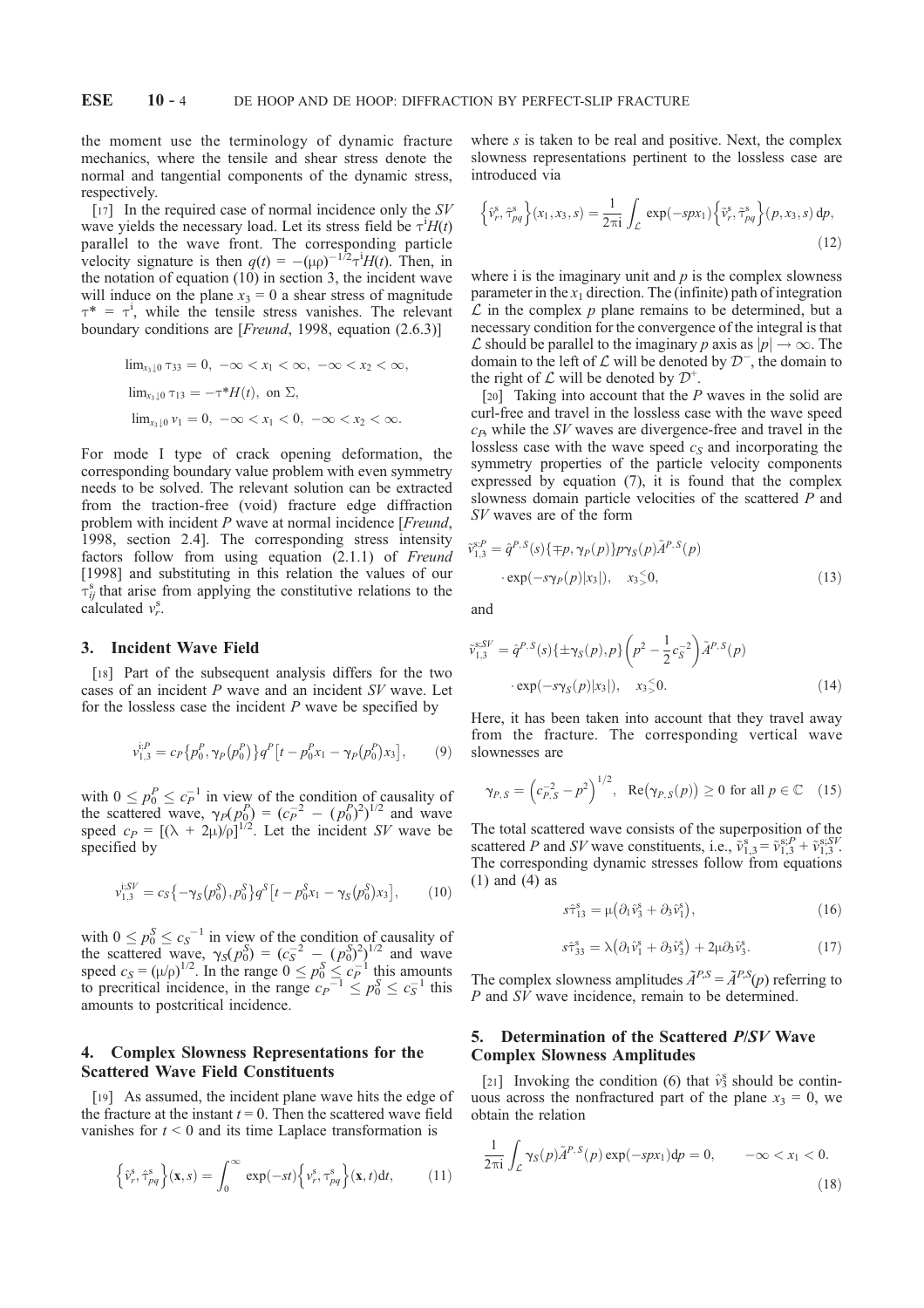From the explicit boundary condition (5), with the use of equation (16), we furthermore obtain the relation

$$
\frac{1}{2\pi i} \int_{\mathcal{L}} \Delta_R(p) \tilde{A}^{P,S}(p) \exp(-spx_1) dp = -B^{P,S} \exp(-sp_0^{P,S}x_1),
$$
  
0 < x<sub>1</sub> < \infty, (19)

in which

$$
\Delta_R(p) = p^2 \gamma_P(p) \gamma_S(p) + \left( p^2 - \frac{1}{2} c_S^{-2} \right)^2 \tag{20}
$$

is the Rayleigh determinant whose zeros are  $p = \pm c_R^{-1}$ , where  $c_R$  is the wave speed of Rayleigh surface waves along a traction-free boundary of a semi-infinite perfectly elastic solid, and

$$
B^P = c_P p_0^P \gamma_P (p_0^P), \qquad (21)
$$

$$
B^{S} = c_{S} \left[ \left( p_{0}^{S} \right)^{2} - \frac{1}{2} c_{S}^{-2} \right]
$$
 (22)

for incident  $P$  and  $SV$ , respectively. Equations (18), (19) constitute a standard Wiener-Hopf problem.

[22] The Wiener-Hopf problem to be solved is of the generic form

$$
\frac{1}{2\pi i} \int_{\mathcal{L}} \gamma_S(p) \tilde{A}(p) \exp(-spx_1) dp = 0, \quad -\infty < x_1 < 0, \quad (23)
$$

$$
\frac{1}{2\pi i} \int_{\mathcal{L}} \Delta_R(p)\tilde{A}(p) \exp(-spx_1) dp = -B \exp(-sp_0x_1),
$$
  
0 < x<sub>1</sub> < \infty. (24)

Equation (23) is satisfied if

$$
\gamma_S(p)\tilde{A}(p) = F^-(p), \quad p \in \mathcal{L} \cup \mathcal{D}^-, \tag{25}
$$

where  $F^- = F^-(p)$  is some function that is regular in  $\mathcal{D}^$ and has the property  $F^-(p) = o(1)$  as  $|p| \to \infty$  in  $\mathcal{D}^-$ , uniformly in  $arg(p)$ . The proof follows by applying Cauchy's theorem and Jordan's lemma to  $\mathcal{L} \cup \mathcal{D}^-$ .

[23] Equation (24) is satisfied if

$$
\Delta_R(p)\tilde{A}(p) = \frac{B}{p - p_0} + H^+(p), \quad p \in \mathcal{L} \cup \mathcal{D}^+, \qquad (26)
$$

where  $H^+ = H^+(p)$  is some function that is regular in  $\mathcal{D}^+$  and has the property  $H^+(p) = o(1)$  as  $|p| \rightarrow \infty$  in  $\mathcal{D}^+$ , uniformly in arg(p), provided that  $\mathcal L$  is chosen such that  $p_0 \in \mathcal D^+$ . The proof follows by applying the residue theorem and Jordan's lemma to  $\mathcal{L} \cup \mathcal{D}^{+}$ . Combining equations (25) and (26), we arrive at

$$
\frac{\Delta_R(p)}{\gamma_S(p)} F^-(p) = \frac{B}{p - p_0} + H^+(p), \quad p \in \mathcal{L}.
$$
 (27)

Equation (27) belongs to the class of Wiener-Hopf relations [Wiener and Hopf, 1931; Titchmarsh, 1948; Baker and Copson, 1950; Noble, 1958; Achenbach, 1973; Freund, 1998] and is amenable to a solution with the aid of the factorization method [Weinstein, 1969]. (Note that in our approach equation (27) is only required to hold on a line and not in a strip of nonvanishing width as usually claimed in the literature.)

[24] The crucial step in the further solution to the problem is to "factorize" the functions multiplying  $\tilde{A}(p)$  into a factor (with superscript minus) that is regular in  $\mathcal{D}^{-}$  and a factor (with superscript plus) that is regular in  $\mathcal{D}^+$ . For  $\gamma_s(p)$  such a factorization is obtained by inspection as

$$
\gamma_S(p) = \gamma_S^-(p)\gamma_S^+(p), \quad p \in \mathcal{L}, \tag{28}
$$

where

$$
\gamma_S^{\pm}(p) = \left(c_S^{-1} \mp p\right)^{1/2} \quad \text{with } \text{Re}\left(\gamma_S^{\pm}\right) \ge 0 \tag{29}
$$

is regular in  $\mathcal{D}^{\mp}$ .

[25] For  $\Delta_R(p)$  the factorization requires the application of the Plemelj formulas [Noble, 1958; Sparenberg, 1958]. For this purpose we rewrite  $\Delta_R(p)$  as

$$
\Delta_R(p) = \frac{c_S^{-2} - c_P^{-2}}{2} \left( c_R^{-2} - p^2 \right) K(p), \quad p \in \mathcal{L}.
$$
 (30)

To show that  $log K(p)$  meets the conditions for Plemelj decomposition, we observe that a Taylor expansion around  $p = \infty$  yields  $K(p) = 1 + O(p^{-2})$  as  $|p| \to \infty$  along  $\mathcal{L}$ . Furthermore, as equation (30) shows,  $K(p)$  can be continued analytically away from  $\mathcal L$  into the entire  $p$  plane cut along the common branch cuts of  $\gamma_P(p)\gamma_S(p)$ , i.e., along  $\{p \in \mathbb{C};\}$  $c_P^{-1}$  <  $|\text{Re}(p)|$  <  $c_S^{-1}$ , Im(p) = 0). Additive Plemelj decomposition of log  $K(p)$  leads upon exponentiation to

$$
K(p) = K^-(p)K^+(p), \quad p \in \mathcal{L}, \tag{31}
$$

where  $K^-(p)$  as given by equations (A8) and (A12) is regular in  $\mathcal{D}^-$  and  $K^+(p)$  as given by equations (A8) and (A13) is regular in  $\mathcal{D}^+$ . Note that  $\gamma_S(p) = \gamma_S^+(-p)$  and  $K^-(p) = K^+(-p).$ 

[26] With the aid of equations  $(28)$  –  $(31)$ , equation  $(27)$  is cast into the form

$$
\left(\frac{c_S^{-2} - c_P^{-2}}{2}\right) \left(\frac{1}{c_R} - p\right) \frac{K^-(p)}{\gamma_S^-(p)} F^-(p) - B \frac{\gamma_S^+(p_0)}{K^+(p_0)} \frac{1}{c_R^{-1} + p_0} \frac{1}{p - p_0}
$$

$$
= B \left[\frac{\gamma_S^+(p)}{K^+(p)} \frac{1}{c_R^{-1} + p} - \frac{\gamma_S^+(p_0)}{K^+(p_0)} \frac{1}{c_R^{-1} + p_0}\right] \frac{1}{p - p_0}
$$

$$
+ \frac{\gamma_S^+(p)}{K^+(p)} \frac{1}{c_R^{-1} + p} H^+(p), \quad p \in \mathcal{L}.
$$
(32)

By taking  $\mathcal L$  such that the branch points  $p = c_P^{-1}$  and  $p = c_S^{-1}$ of  $K^-(p)$ , the branch point  $p = c_s^{-1}$  of  $\gamma_s(p)$  as well as the simple pole  $p = c_R^{-1}$  of  $(c_R^{-1} - p)^{-1}$  and the simple pole  $p =$  $p_0$  of  $(p - p_0)^{-1}$  are all located in  $\mathcal{D}^+$  and the branch points  $p = -c_P^{-1}$  and  $p = -c_S^{-1}$  of  $K^+(p)$ , the branch point  $p = -c_S^{-1}$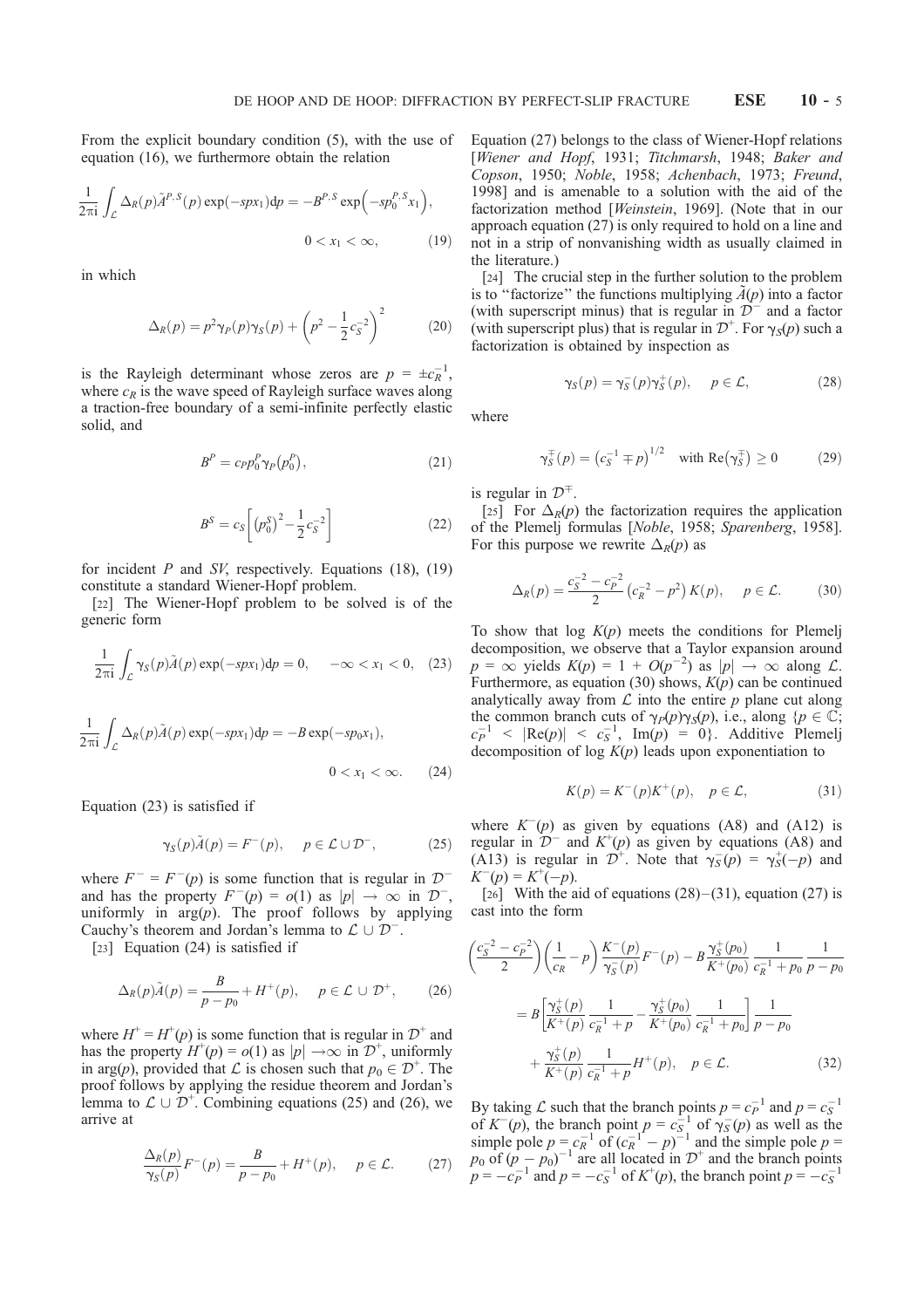of  $\gamma_S^+(p)$  as well as the simple pole  $p = -c_R^{-1}$  of  $(c_R^{-1} + p)^{-1}$ are all located in  $\mathcal{D}^-$ , the left-hand side of this equation is regular in  $\mathcal{D}^-$  and the right-hand side is regular in  $\mathcal{D}^+$ . According to Liouville's first theorem [Titchmarsh, 1950, p. 85], the left-hand side and the right-hand side of equation (32) are then representations of one and the same entire function that is regular in the entire  $p$  plane. Since the left-hand side is of order  $o(p^{1/2})$  as  $|p| \to \infty$  in  $\overline{D}^-$  and the right-hand side is of order  $o(p^{-1/2})$  as  $|p| \to \infty$  in  $\mathcal{D}^+$ , this entire function is, by virtue of Liouville's second theorem [Titchmarsh, 1950, p. 85], identically equal to zero. Consequently, by putting the left-hand side equal to zero, we obtain an expression for  $F^-(p)$  which with equation (25) leads to

$$
\tilde{A} = B \frac{2}{c_S^{-2} - c_P^{-2}} \frac{\gamma_S^-(p)}{\gamma_S(p)K^-(p)(c_R^{-1} - p)} \frac{\gamma_S^+(p_0)}{K^+(p_0)} \frac{1}{c_R^{-1} + p_0}
$$
\n
$$
\cdot \frac{1}{p - p_0}, \quad p \in \mathcal{L}.
$$
\n(33)

Using this result in equations  $(13)$  –  $(14)$  yields the complex slowness amplitudes of the scattered particle velocities.

[27] To arrive at the space-time expressions for the particle velocities of the scattered  $P$  and  $SV$  waves, the analytic continuation of  $\tilde{A}$  into the entire complex  $p$  plane is needed. To this end, the definitions of  $\gamma_S^{\pm}$  and  $K^{\pm}$  are taken to hold in the entire cut  $p$  plane.

# 6. Time Domain Expressions for the Scattered Waves

[28] The final step in the analysis consists of extracting from the now known complex slowness representations of the particle velocities of the scattered wave constituents their time domain counterparts. Writing  $\hat{v}_{1,3}^{s,P,SV}$  as  $\hat{q}^{P,S}\hat{G}_{1,3}^{s,P,SV}$ , the generic form of  $\hat{G}^{s;P,SV}_{1,3}$  is

$$
\hat{G}_{1,3}^{s,P,SV} = \frac{1}{2\pi i} \int_{\mathcal{L}} \tilde{g}_{1,3}^{s,P,SV} \exp\{-s[px_1 + \gamma_{P,S}(p)|x_3|]\} dp, \quad (34)
$$

in which s only occurs in the exponential function. Once  $G_{1,3}^{s,P,SV} = G_{1,3}^{s,P,SV}(x_1, x_3, t)$  has been determined, we have

$$
v_{1,3}^{s,P,SV} = q^{P,S}(t) * G_{1,3}^{s,P,SV}(x_1, x_3, t).
$$
 (35)

To determine  $G_{1,3}^{s,P,SV}$  the modified Cagniard method is used. Accordingly, the path of integration  $\mathcal L$  in the complex  $p$ plane is replaced with the one along which (modified Cagniard path)

$$
px_1 + \gamma_{P,S}(p)|x_3| = \tau,\tag{36}
$$

where  $\tau$  is taken to be real and positive, and plays the role of time parameter. In the process of contour deformation, no branch cuts (that make  $\gamma_{PS}^{\pm}$  and  $K^{\pm}$  single-valued) may be crossed, while passing either one of the poles  $p = p_0^{P,S}$  or  $p = 1/c_R$  (note that  $p = -1/c_R$  is on account of equation (33) not a pole of  $\tilde{g}_{1,3}^{s,P,\tilde{S}V}$  must each time be accounted for by incorporating the corresponding residue.



Figure 2. Modified Cagniard contours (postcritical SV incidence).

[29] Solving equation (36) for p leads to the P and S hyperbolic body wave paths  $\{p \in \mathbb{C}; p = p_{P,S}\} \cup \{p \in \mathbb{C}; p =$  $p_P^*$ , in which the asterisk denotes complex conjugate, where

$$
p_{P,S} = p_{P,S}(x_1, |x_3|, \tau) = \frac{x_1}{r^2} \tau + i \frac{|x_3|}{r^2} \left(\tau^2 - T_{P,S}^2\right)^{1/2},
$$
  

$$
T_{P,S} < \tau < \infty,
$$
 (37)

in which  $r = (x_1^2 + x_3^2)^{1/2}$  is the distance from the edge of the fracture to the point of observation and

$$
T_{P,S} = r/c_{P,S} \tag{38}
$$

is the P, S wave travel time from the edge of the fracture to the point of observation. Furthermore, the prohibition of the S wave path to cross the  $P$  wave branch cut leads to the head wave loop  $\{p \in \mathbb{C}; p = p_H\} \cup \{p \in \mathbb{C}; p = p_H^*\}\$  around that branch cut, with

$$
p_H = p_H(x_1, |x_3|, \tau)
$$
  
=  $\frac{x_1}{r^2} \tau - \frac{|x_3|}{r^2} (T_S^2 - \tau^2)^{1/2} + i0 \ x_1/r > c_S/c_P, \ T_H < \tau < T_S,$  (39)

with

$$
T_H = x_1/c_P + \left(c_S^{-2} - c_P^{-2}\right)^{1/2} |x_3| \tag{40}
$$

being the travel time of the (shear) head wave from the edge of the fracture to the point of observation. As indicated, the head wave is only present in the wedge-like region  $x_1/r > c_S/c_P$ . The modified Cagniard paths are shown in Figure 2.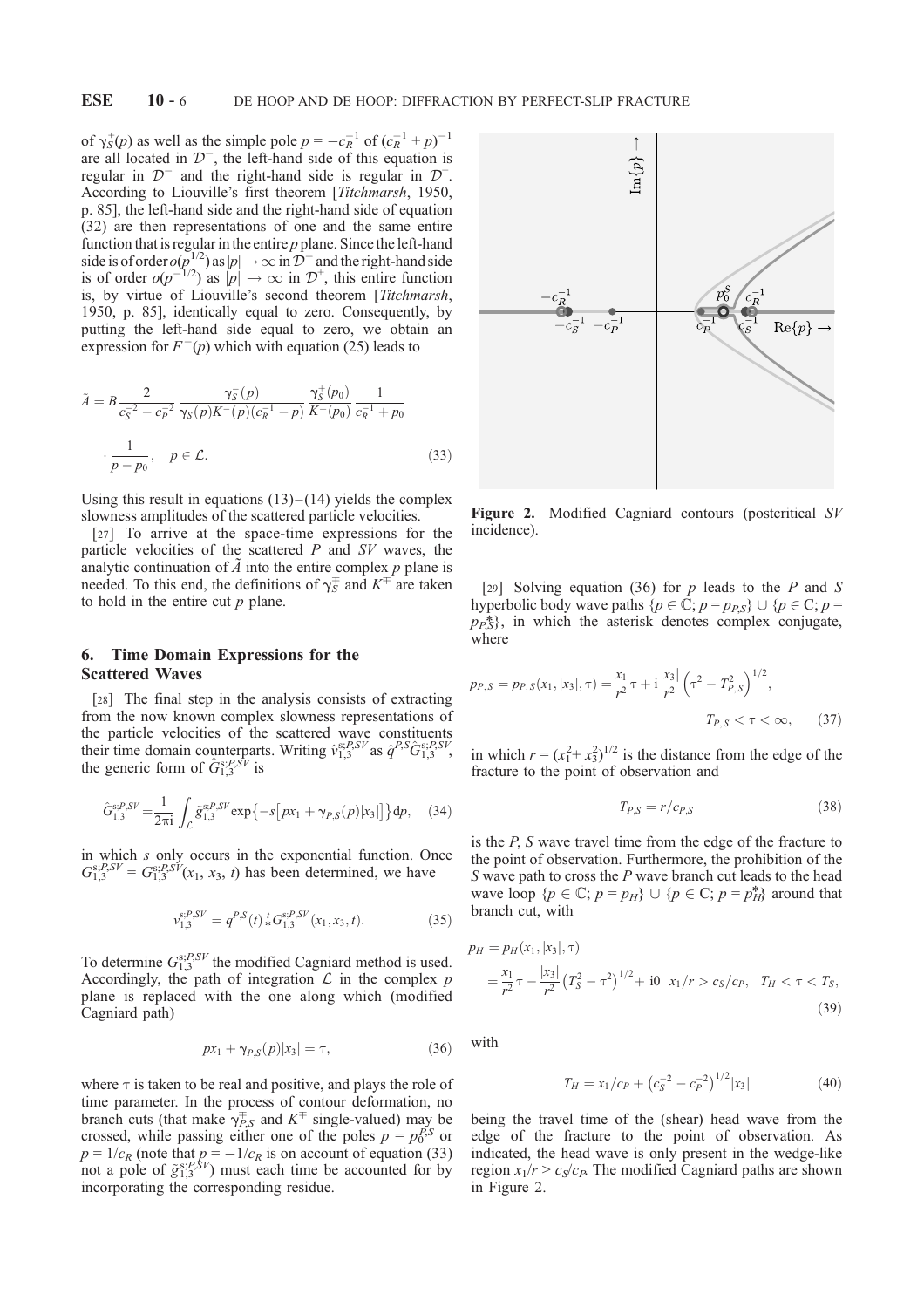[30] Introducing  $\tau$  as the variable of integration, we obtain the path contributions (which will lead to the cylindrical edge-diffracted waves)

$$
\hat{G}_{1,3}^{\mathrm{d};P,SV} = \frac{1}{\pi} \int_{T_{P,S}}^{\infty} \exp(-s\tau) \mathrm{Im} \left[ \tilde{g}_{1,3}^{\mathrm{s};P,SV}(p_{P,S}) \frac{\partial p_{P,S}}{\partial \tau} \right] d\tau, \quad (41)
$$

and the loop contribution (which will lead to the edgediffracted head wave)

$$
\hat{G}_{1,3}^{\text{d};H} = \{0,1\} \frac{1}{\pi} \int_{T_H}^{T_S} \exp(-s\tau) \text{Im} \left[ \tilde{g}_{1,3}^{\text{s};SV}(p_H) \frac{\partial p_H}{\partial \tau} \right] d\tau,
$$

$$
\{x_1/r < c_S/c_P, x_1/r > c_S/c_P\}. \tag{42}
$$

The uniqueness property of the time Laplace transform for real, positive s [Widder, 1946] then leads to the time domain expressions

$$
G_{1,3}^{\mathrm{d};P,SV} = \frac{1}{\pi} \mathrm{Im} \left[ \tilde{g}_{1,3}^{\mathrm{S};P,SV}(p_{P,S}) \frac{\partial p_{P,S}}{\partial \tau} \right] H\left(t - T_{P,S}\right) \tag{43}
$$

for diffracted body wave constituents, and

$$
G_{1,3}^{\text{d,H}} = \{0, 1\} \frac{1}{\pi} \text{Im} \left[ \tilde{g}_{1,3}^{\text{S,SV}}(p_H) \frac{\partial p_H}{\partial \tau} \right] [H(\tau - T_H) - H(\tau - T_S)],
$$
  

$$
\{x_1/r < c_S/c_P, x_1/r > c_S/c_P\}, \qquad (44)
$$

for diffracted head wave constituents.

[31] The contributions that, during the contour deformation, arise from passing either of the poles  $p = p_0^{P,S}$ associated with the incident plane waves are all in accordance with the geometrical theory of diffraction and are therefore denoted as the geometrical parts of the scattered waves. Combining them with the incident waves, they are all of the form

$$
\hat{G}_{1,3}^{\text{g};P,SV} = \tilde{g}_{1,3}^{\text{i};P,SV} \left( p_0^{P,S} \right) \exp \left\{ -s \left[ p_0^{P,S} x_1 + \gamma_{P,S} \left( p_0^{P,S} \right) x_3 \right] \right\}
$$

$$
- \left\{ 0, \frac{1}{2}, 1 \right\} \text{Res}_{p=p_0^{P,S}} \left[ \tilde{g}_{1,3}^{\text{s};P,SV} (p) \right]
$$

$$
\cdot \exp \left\{ -s \left[ p_0^{P,S} x_1 + \gamma_P \left( p_0^{P,S} \right) |x_3| \right] \right\},
$$

$$
\left\{ x_1/r < c_{P,S} p_0^{P,S}, x_1/r = c_{P,S} p_0^{P,S}, x_1/r > c_{P,S} p_0^{P,S} \right\}. \tag{45}
$$

Their time domain expressions follow as

$$
G_{1,3}^{\mathcal{S};P,SV} = \tilde{g}_{1,3}^{\mathcal{S};P} \left( p_0^{P,S} \right) \delta \left[ t - p_0^{P,S} x_1 - \gamma_{P,S} \left( p_0^{P,S} \right) x_3 \right]
$$

$$
- \left\{ 0, \frac{1}{2}, 1 \right\} \text{Res}_{p=p_0^{P,S}} \left[ \tilde{g}_{1,3}^{\mathcal{S};P,SV}(p) \right]
$$

$$
\cdot \delta \left( t - \left[ p_0^{P,S} x_1 + \gamma_P \left( p_0^{P,S} \right) | x_3 | \right] \right),
$$

$$
\left\{ x_1 / r < c_{P,S} p_0^{P,S}, x_1 / r = c_{P,S} p_0^{P,S}, x_1 / r > c_{P,S} p_0^{P,S} \right\},\tag{46}
$$

from which the relevant plane wave reflection and transmission coefficients follow. With the full residue as indicated, the expression for SV wave incidence only holds for precritical incidence  $(0 \lt p_0^S \lt 1/c_P)$ . For postcritical incidence  $(1/c_P < p_0^S < 1/c_S)$  the full residue has to replaced with Re  $\{\operatorname{Res}_{p=p_0^S+i0}[\tilde{g}_{1,3}^{s,P,S}(p)]\}.$ 

[32] Finally, the pole  $p = 1/c_R$  is only for  $x_1 \ge 0$ ,  $x_3 = 0$ , i.e., for points of observation on the faces of the fracture, located on the modified path of integration. Its contribution yields the Rayleigh surface wave along the fracture.

[33] With this, the framework for the solution in the lossless case has been completed. The details will be listed below.

## 6.1. Scattered  $P$  Wave–Incident  $P$  Wave

[34] For this case, the framework yields the following substitutions:

$$
\left\{\tilde{g}_1^{i,P},\tilde{g}_3^{i,P}\right\} = \left\{c_P p_0^P, c_P \gamma_P(p_0^P)\right\} \tag{47}
$$

for the incident wave, and

$$
\{\tilde{g}_1^{s,P},\tilde{g}_3^{s,P}\}=\{\mp p^2\gamma_S(p),p\gamma_P(p)\gamma_S(p)\}\tilde{A}^P(p), x_3 \leq 0, (48)
$$

for the scattered wave constituent. The geometrical contribution is obtained from

$$
Res_{p=p_0^p} \left\{ \tilde{g}_1^{s,P}(p), \tilde{g}_3^{s,P}(p) \right\} = \left\{ \pm (p_0^p)^2 \gamma_S(p_0^p), -p_0^P \gamma_P(p_0^P) \gamma_S(p_0^p) \right\},
$$
  

$$
R^P(p_0^P) \quad x_3 \leq 0, \tag{49}
$$

in which

$$
R^{P}(p_{0}^{P}) = \text{Res}_{p=p_{0}^{P}} \tilde{A}^{P}(p) = \frac{B^{P}}{\Delta_{R}(p_{0}^{P})}.
$$
 (50)

#### 6.2. Scattered SV Wave – Incident P Wave

[35] For this case, the framework yields the following substitutions:

$$
\left\{ \tilde{g}_1^{s;SV}, \tilde{g}_3^{s;SV} \right\} = \left\{ \pm \gamma_S(p) \left( p^2 - \frac{1}{2} c_S^{-2} \right), p \left( p^2 - \frac{1}{2} c_S^{-2} \right) \right\} \tilde{A}^P(p),
$$
  

$$
x_3 \leq 0, \qquad (51)
$$

for the scattered wave constituent. The geometrical contribution is obtained from

$$
\operatorname{Res}_{p=p_0^p} \left\{ \tilde{g}_1^{\mathrm{s},P}(p), \tilde{g}_3^{\mathrm{s},P}(p) \right\} = \left\{ \mp \gamma_S(p_0^p) \left[ (p_0^P)^2 - \frac{1}{2} c_S^{-2} \right], -p_0^P \left[ (p_0^P)^2 - \frac{1}{2} c_S^{-2} \right] \right\} R^P(p_0^P), \quad x_3 \le 0,
$$
\n(52)

(46) in which  $R^P(p_0^P)$  is given in equation (50).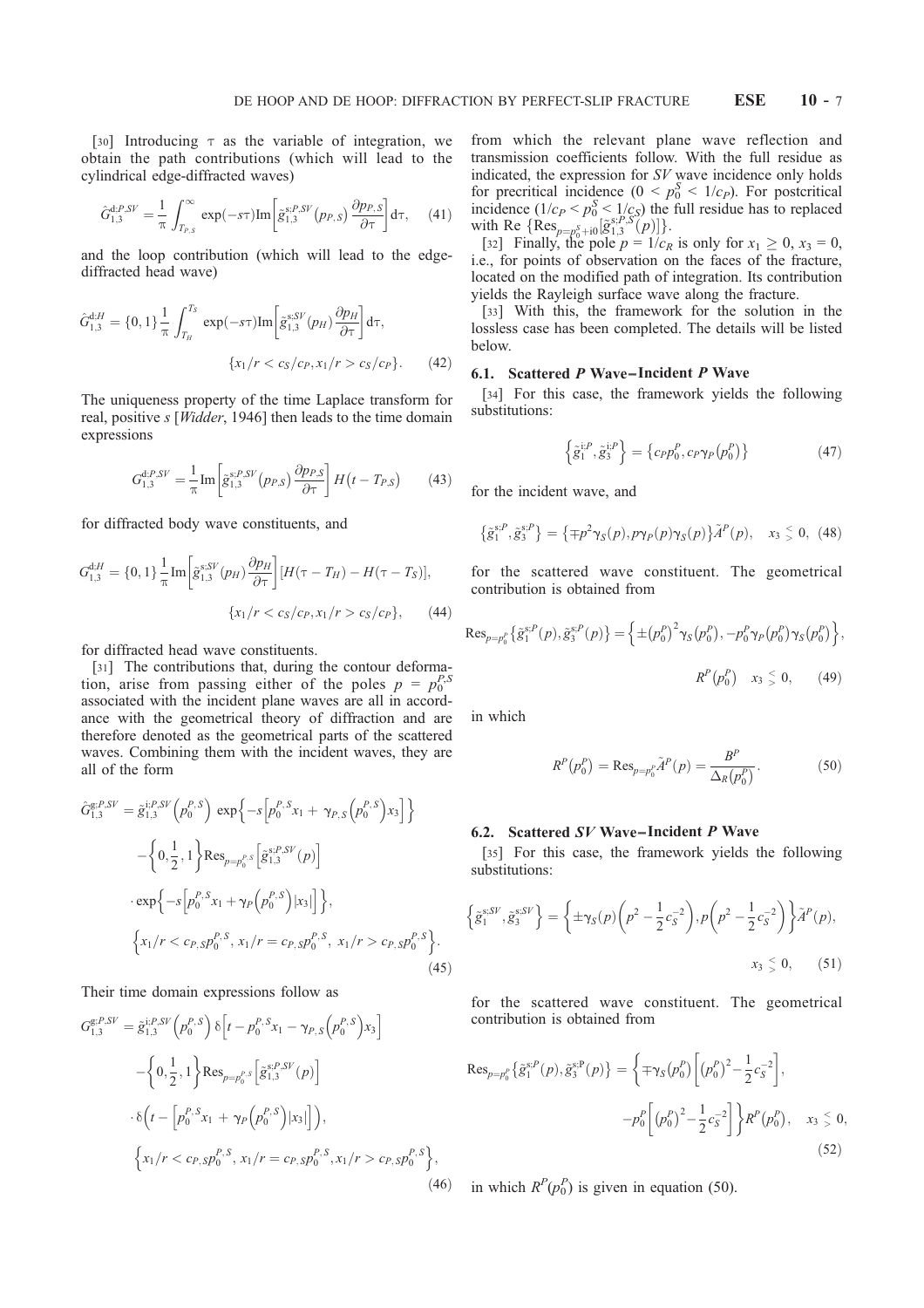## 6.3. Scattered Wave in the Plane of the Fracture– Incident P Wave

[36] In the plane of the fracture, we have  $x_3 = 0$  and hence the  $P$  and  $SV$  wave Cagniard paths coincide, with the consequence that the two contributions can be taken together. This procedure is necessitated in the process of contour deformation from  $\mathcal L$  to the present Cagniard path,

$$
\left\{ p = \frac{\tau}{x_1} + i0 \right\} \cup \left\{ p = \frac{\tau}{x_1} - i0 \right\}, \quad |x_1|/c_P < \tau < \infty, \quad (53)
$$

in order that Jordan's lemma applies. The  $P$  plus  $SV$ combination yields, using equations (13)–(14) at  $x_3 = 0$ ,

$$
\begin{split} \Big\{\tilde{g}_{1}^{s;P+SV},\tilde{g}_{3}^{s;P+SV}\Big\} (p,\mp 0,s) \\ &= \Big\{\mp \frac{1}{2} \gamma_{S}(p) c_{S}^{-2}, \Big[ p \gamma_{P}(p) \gamma_{S}(p) + p \Big( p^{2} - \frac{1}{2} c_{S}^{-2} \Big) \Big] \Big\} \tilde{A}^{P}(p). \end{split} \tag{54}
$$

The cases  $x_1 < 0$  and  $x_1 > 0$  require different treatments and will be discussed separately below.

## 6.3.1. Unruptured Part

[37] For the unruptured part we have  $x_1 < 0$ . Observing that  $\gamma_S(p)c_S^{-2} \tilde{A}^P(p)$  (compare equation (25)) is free from singularities in  $\overline{\mathcal{D}}^-$ , it then follows that

$$
\hat{G}_1^{s;P+SV}(x_1,\mp 0,s) = 0, \quad x_1 < 0. \tag{55}
$$

Consequently,

$$
v_1^{s;P+SV}(x_1,\mp 0,t)=0, \qquad x_1<0,\tag{56}
$$

which is in accordance with symmetry property equation (7).

[38] Furthermore, the remaining component consists of a diffracted only:

$$
G_3^{\text{d};P+SV} = \frac{1}{\pi x_1} \text{Im} \left[ \left[ p\gamma_P(p)\gamma_S(p) + p\left(p^2 - \frac{1}{2}c_S^{-2}\right) \right] \right.
$$

$$
\tilde{A}^P(p) \right] \Big|_{p=t/x_1+i0} H(t+x_1/c_P), \qquad x_1 < 0. \tag{57}
$$

## 6.3.2. Ruptured Part

[39] For the ruptured part we have  $x_1 > 0$ . For this case, we replace  $\mathcal L$  by the loop (53), thereby passing the pole  $p =$  $p_0^P$ . Furthermore, the contribution from the pole  $p = c_R^{-1}$ , which is situated on the loop, has to be taken into account. Via this procedure, the pole contribution from  $p = p_0^P$  yields the geometrical part

$$
G_1^{g;P+SV}(x_1,\mp 0,t) = \pm \frac{1}{2} c_S^{-2} \gamma_S(p_0^P) R^P(p_0^P) \delta(t - p_0^P x_1), \quad x_1 > 0,
$$
\n(58)

$$
G_3^{g,P+SV}(x_1, \mp 0, t) = -\left[p_0^P \gamma_P(p_0^P) \gamma_S(p_0^P) + p_0^P \left[(p_0^P)^2 - \frac{1}{2}c_S^{-2}\right]\right]
$$

$$
R^P(p_0^P)\delta(t - p_0^P x_1), \quad x_1 > 0,
$$
 (59)

while the loop contribution yields the diffracted part

$$
G_1^{d;P+SV}(x_1, \mp 0, t) = \mp \frac{1}{2\pi x_1 c_S^2} Im[\gamma_S(p)\tilde{A}^P(p)]|_{p=t/x_1}
$$
  
 
$$
\cdot H(t - x_1/c_P), \quad x_1 > 0,
$$
 (60)

where the value  $t = x_1/c_R$  has to be approached from either side, and

$$
G_3^{\text{d};P+SV}(x_1, \pm 0, t) = \frac{1}{\pi x_1} \text{Im} \left[ \left[ p\gamma_P(p)\gamma_S(p) + p \left( p^2 - \frac{1}{2} c_S^{-2} \right) \right] \right.
$$

$$
\left. \tilde{A}^P(p) \right] \Big|_{p=t/x_1} H(t - x_1/c_P)
$$

$$
- \left[ c_R^{-1} \gamma_P(c_R^{-1}) \gamma_S(c_R^{-1}) + c_R^{-1} \left( c_R^{-2} - \frac{1}{2} c_S^{-2} \right) \right]
$$

$$
\cdot \text{Res}_{p=c_R^{-1}} \tilde{A}^P(p) \delta(t - x_1/c_R), \quad x_1 > 0. \tag{61}
$$

In the last result, the first term on the right-hand side yields a nonvanishing contribution in the interval  $x_1/c_P < t < x_1/c_S$ only, while the second term represents the isolated contribution from the Rayleigh surface wave.

#### 6.4. Scattered  $P$  and  $SV$  Waves–Incident  $SV$  Wave

[40] The results for the incident  $SV$  wave follow from the ones that are given above for the  $P$  wave by the replacing  $p_0^P$ ,  $\tilde{A}^P(p)$  and  $R^P(p_0^P)$  by  $p_0^S$ ,  $B^S$ ,  $\tilde{A}^S(p)$  and  $R^S(p_0^S)$ , in which

$$
R^{S}(p_{0}^{S}) = \text{Res}_{p=p_{0}^{S}}\tilde{A}^{S}(p) = \frac{B^{S}}{\Delta_{R}(p_{0}^{S})}
$$
(62)

for precritical incidence, i.e.,  $0 \le p_0^S \le c_P^{-1}$  (for which case  $\gamma_P(p_0^S)$  is real valued) and

$$
R^{S}(p_{0}^{S}) = \operatorname{Re}\left[\operatorname{Res}_{p=p_{0}^{S}+i0}\tilde{A}^{S}(p)\right] = \operatorname{Re}\left[\frac{c_{S}\left[\left(p_{0}^{S}+i0\right)^{2}-\frac{1}{2}c_{S}^{-2}\right]}{\Delta_{R}\left(p_{0}^{S}+i0\right)}\right],\tag{63}
$$

for  $c_P^{-1} \le p_0^S \le c_S^{-1}$  (i.e., for postcritical incidence for which case  $\gamma_P(p_0^S + i0)$  is negative imaginary).

[41] The difference in results for precritical and postcritical incidence arise from the fact that at postcritical incidence the line of intersection of the wave front of the incident wave with the plane of the fracture travels along the fracture with a speed that is less than  $c_P$  (though always with a speed greater than or equal to  $c_s$ ). In that regime, the simple pole that is indicative for the direction of incidence is now located on the branch cut associated with the diffracted  $P$  wave. As a consequence, the application of the residue theorem has now to be modified in the sense that two semicircular arcs on either side of the branch cut are introduced to avoid the pole. These semicircular arcs break up symmetrically the loop associated with the head wave contribution. Taking together their contributions, we arrive at equation (63) as the corresponding expression for  $R^S(p_0^S)$ .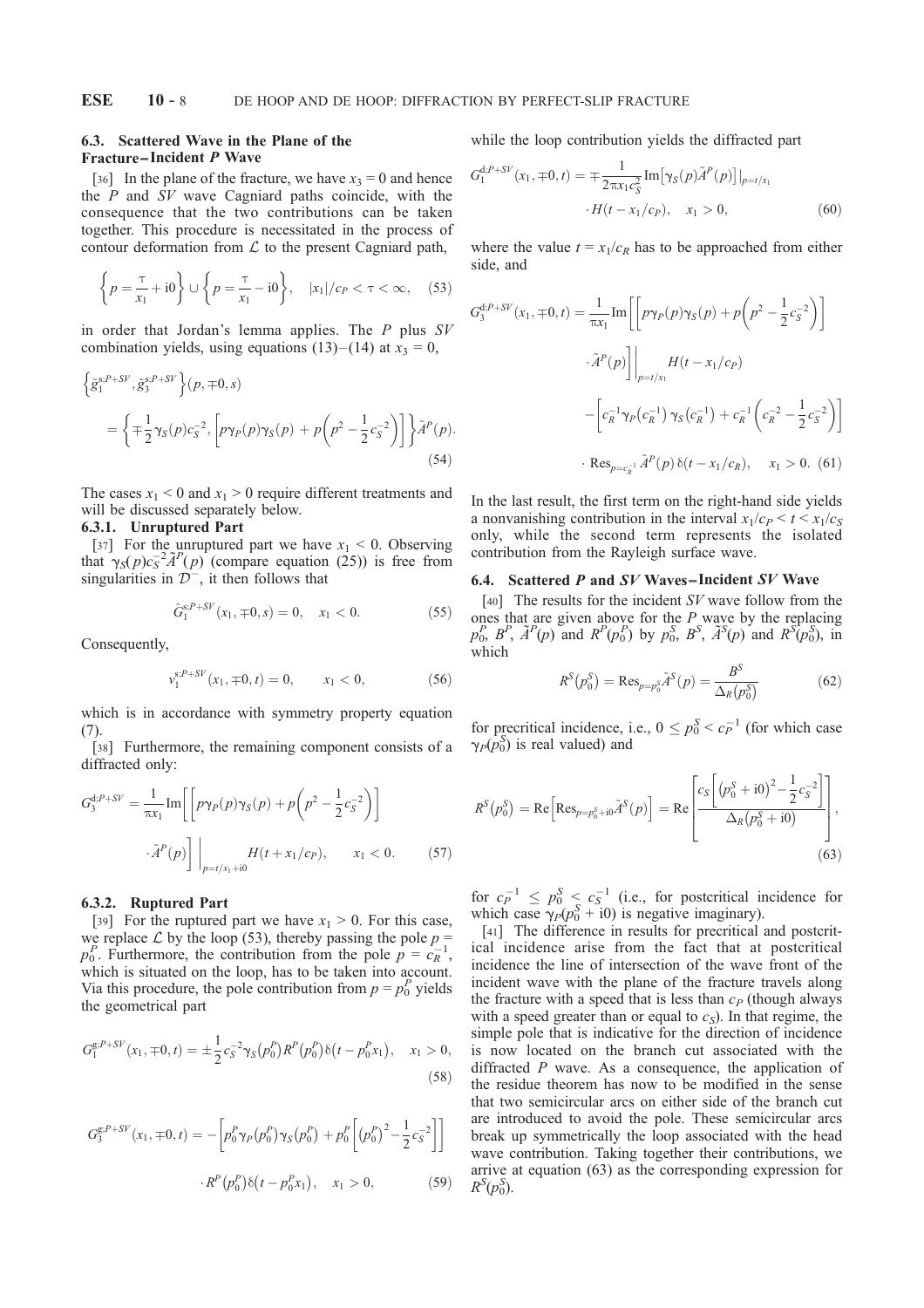# 7. Incorporation of Loss Mechanisms in the Hosting Solid

[42] In this section, global relaxation in the solid is included in the analysis. The relevant mechanism is represented through the global relaxation functions  $\phi = \phi(t)$  for the inertia and  $\psi = \psi(t)$  for the compliance in equations (3)– (4). The consequences of this are most easily investigated in the complex frequency or s domain. In particular, the particle velocity elastodynamic wave equation yields, for the present case, the key to the application of the correspondence principle [Chao and Achenbach, 1964; De Hoop, 1995b]. At any interior point of the solid, the s domain particle velocity satisfies the source-free differential equation

$$
\left(c_P^2 - c_S^2\right)\partial_k\partial_r\hat{v}_r + c_S^2\partial_r\partial_r\hat{v}_k - s^2\hat{\varphi}(s)\hat{\psi}(s)\hat{v}_r = 0.
$$
 (64)

Hence the result of the introduction of the relaxation mechanism is to replace  $s^2$  in the elastodynamic wave equation by  $s^2 \hat{\phi}(s) \hat{\psi}(s)$ . Since, further, the boundary conditions at the crack are of the homogeneous type, the spectral representations of the scattered wave field quantities can now profitably taken to be of the form

$$
\{\hat{v}_r, \hat{\tau}_{pq}\}(x_1, x_3, s) = \frac{1}{2\pi i} \int_{\mathcal{L}} \exp\left\{-s\left[\hat{\varphi}(s)\hat{\psi}(s)\right]^{1/2} px_1\right\}
$$

$$
\cdot \{\tilde{v}_r, \tilde{\tau}_{pq}\}(p, x_3, s) dp. \tag{65}
$$

In this respect, it is of importance to observe that for linear, causal, dissipative solids,  $\hat{\phi}(s)$  and  $\hat{\psi}(s)$  are real and positive for positive real values of s and bounded away from 0, while  $\hat{\phi}(s) = 1 + o(1)$  and  $\hat{\psi}(s) = 1 + o(1)$  as  $s \to \infty$ . Each scattered wave field spectral constituent is of the general shape

$$
\tilde{w}(p, x_3, s) = \hat{q}(s)\tilde{g}(p, x_3),\tag{66}
$$

with, now,

$$
\tilde{g}(p,x_3) = \tilde{A}(p) \exp\bigg\{-s\big[\hat{\varphi}(s)\hat{\psi}(s)\big]^{1/2} \gamma_{P,S}(p)|x_3|\bigg\},\qquad(67)
$$

where  $\gamma_{P,S}(p)$  is, still, given by equation (15). The factorization method remains unaltered, whereas the modified Cagniard method now leads to complex frequency domain expressions of the type

$$
\hat{g}(p,x_3,s) = \frac{1}{\pi} \int_{T_{P,S}}^{\infty} \exp\left\{-s\left[\hat{\varphi}(s)\hat{\psi}(s)\right]^{1/2}\tau\right\} \operatorname{Im}\left[\tilde{A}(p_{P,S})\frac{\partial p_{P,S}}{\partial \tau}\right] d\tau
$$
\n(68)

for diffracted body wave contributions and

$$
\hat{g}(x_1, x_3, s) = \frac{1}{\pi} \int_{T_H}^{T_S} \exp\left\{-s \left[\hat{\varphi}(s)\hat{\psi}(s)\right]^{1/2} \tau\right\} \text{Im}\left[\tilde{A}(p_H) \frac{\partial p_H}{\partial \tau}\right] \text{d}\tau
$$
\n(69)

for diffracted head wave contributions.

[43] Now, for a number of relaxation functions,  $\exp\{-s\}$  $[\hat{\phi}(s) \hat{\psi}(s)]^{1/2} \tau$ } admits a representation of the type

$$
\exp\bigg\{-s\Big[\hat{\varphi}(s)\hat{\psi}(s)\Big]^{1/2}\tau\bigg\} = \int_{\tau}^{\infty} \exp(-st)U(t,\tau)dt. \tag{70}
$$

Using equation (70) in equation (69), we end up with

$$
g(x_1, x_3, t) = \left[ \int_{T_{P,S}}^t U(t, \tau) G(x_1, x_3, \tau) d\tau \right] H(t - T_{P,S}) \tag{71}
$$

for diffracted body wave contributions and

$$
g(x_1, x_3, t) = \left[ \int_{T_H}^{\min(t, T_S)} U(t, \tau) G(x_1, x_3, \tau) d\tau \right]
$$

$$
\cdot [H(t - T_H) - H(t - T_S)], \tag{72}
$$

for diffracted head wave contributions. Here,  $G(x_1, x_3, \tau)$  is, in all cases, the scattered wave constituent pertaining to the lossless case for which  $\phi(t) = \delta(t)$  and  $\psi(t) = \delta(t)$ . The intervening function  $U = U(t, \tau)$  is referred to as the loss influence kernel function. Obviously,  $U(t, \tau) = \delta(t - \tau)$  for the lossless case. In most cases of practical interest,  $U(t, \tau)$ has to be determined by solving the Laplace transform equation with the aid of the Bromwich inversion integral.

## 7.1. Special Case: Elastodynamic Creep/Relaxation Loss Mechanism

[44] The building block for the model of attenuation proposed by Liu et al. [1976] can be derived from the standard linear solid with creep/relaxation loss mechanism, also known as the Zener solid. The complete model is based upon a spectrum of these relaxation mechanisms, and is well established in global earth seismology; it plays a role for example in investigating the mantle's composition.

[45] The time domain kernel function for the elastodynamic global creep/relaxation loss mechanism will be determined by applying the Bromwich inversion integral to the Laplace transform expression for the kernel function. 7.1.1. Standard Linear Solid With Creep/Relaxation Loss Mechanism

[46] The isotropic "standard linear solid" with a creep/ relaxation loss mechanism, or Zener solid, has the global relaxation functions [Carcione, 2001; Mainardi, 2002]

$$
\phi(t) = \delta(t), \psi(t) = \delta(t) + \left(\frac{1}{\tau_{\sigma}} - \frac{1}{\tau_{\epsilon}}\right) \exp\left(-\frac{t}{\tau_{\epsilon}}\right) H(t). \quad (73)
$$

Correspondingly,

$$
\hat{\phi}(s) = 1
$$
,  $\hat{\psi}(s) = 1 + \frac{1/\tau_{\sigma} - 1/\tau_{\epsilon}}{1/\tau_{\epsilon} + s}$ . (74)

In these expressions,  $\tau_{\sigma}$  is the stress relaxation time and  $\tau_{\epsilon}$ is the strain relaxation time. On account of the physical condition of creep yield, equation (73) leads to the condition

$$
\tau_{\sigma} < \tau_{\epsilon}.\tag{75}
$$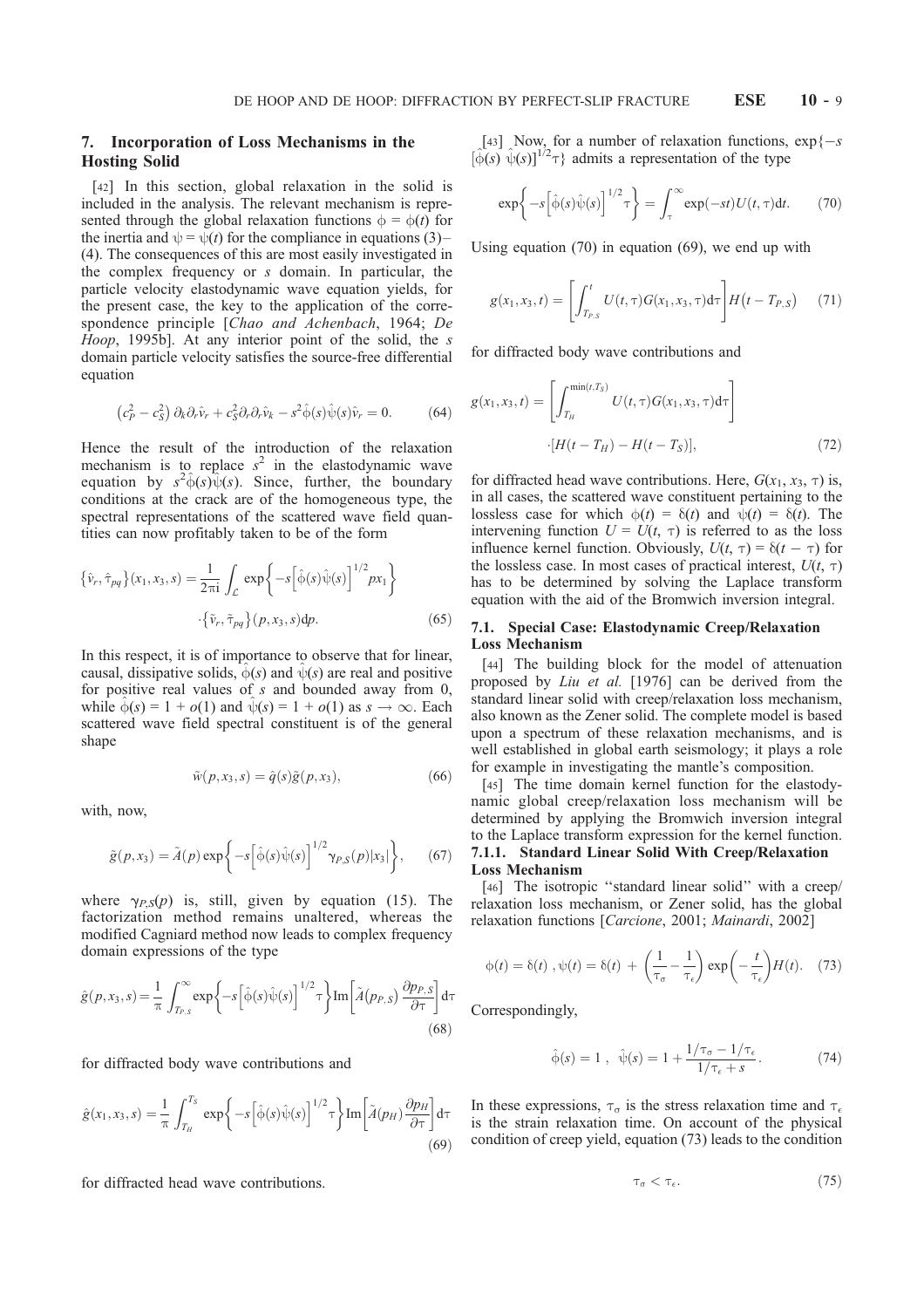

Figure 3. Branch cut contribution to kernel function along t axis.

In the remainder of this section we assume that this condition is satisfied.

# 7.1.2. Determination of the Loss Influence Kernel Function

[47] The time Laplace transform of the kernel function associated with elastic wave propagation in a solid with losses according to the elastodynamic creep/relaxation function is given by (compare equation (70))

$$
\widehat{U}_{\rm cr}(s,\tau) = \exp\left[-s\tau \left(\frac{s + 1/\tau_{\sigma}}{s + 1/\tau_{\epsilon}}\right)^{1/2}\right],\tag{76}
$$

in which  $\tau$  is the time parameter introduced in the modified Cagniard transformation as before. The corresponding time domain function has the Bromwich integral representation

$$
U_{\rm cr}(t,\tau) = \frac{1}{2\pi i} \int_{s=-i\infty}^{i\infty} \exp(st) \widehat{U}_{\rm cr}(s,\tau) \mathrm{d}s. \tag{77}
$$

Observing that

$$
\exp\left[s\tau - s\tau \left(\frac{s + 1/\tau_{\sigma}}{s + 1/\tau_{\epsilon}}\right)^{1/2}\right] = \exp\left[-\frac{1}{2}\left(\frac{1}{\tau_{\sigma}} - \frac{1}{\tau_{\epsilon}}\right)\tau\right]
$$

$$
\cdot \left[1 + O(s^{-1})\right] \tag{78}
$$

as  $|s| \to \infty$ , uniformly in arg(s), and noting that

$$
\frac{1}{2\pi i} \int_{s=-i\infty}^{i\infty} \exp(st - s\tau) \mathrm{d}s = \delta(t - \tau), \tag{79}
$$

where  $\delta(t - \tau)$  is the Dirac delta distribution operative at  $t = \tau$ , application of Jordan's lemma, together with Cauchy's theorem of complex function theory yields

$$
U_{\text{cr}}(t,\tau) = \exp\left[-\frac{1}{2}\left(\frac{1}{\tau_{\sigma}} - \frac{1}{\tau_{\epsilon}}\right)\tau\right]\delta(t-\tau)
$$

$$
+ \left\{\frac{1}{2\pi i}\oint_{C_{\text{cr}}}\exp\left[st - s\tau\left(\frac{s+1/\tau_{\sigma}}{s+1/\tau_{\epsilon}}\right)^{1/2}\right]ds\right\}H(t-\tau),\tag{80}
$$

where  $C_{cr}$  is the loop, in counterclockwise orientation, around the branch cut joining the branch points  $s = -1/\tau_{\sigma}$  and  $s = -1/\tau_{\epsilon}$ . This loop integral has to be evaluated numerically. Noting that  $(s + 1/\tau_{\epsilon})^{1/2} = \pm 1(u - 1/\tau_{\epsilon})^{1/2}$  for  $1/\tau_{\epsilon} < u < 1/\tau_{\sigma}$  along the upper/lower part  $C_{cr}^{\pm}$  of  $C_{cr}$  and (s +  $1/\tau_{\sigma}$ )<sup>1/2</sup> =  $(1/\tau_{\sigma} - u)^{1/2}$  for  $1/\tau_{\epsilon} < u < 1/\tau_{\sigma}$  along  $C_{\rm cr}$ , we have

$$
I_{\rm cr} = \frac{1}{2\pi i} \oint_{C_{\rm cr}} \exp\left[ st - s\tau \left( \frac{s + 1/\tau_{\sigma}}{s + 1/\tau_{\epsilon}} \right)^{1/2} \right] ds
$$
  
= 
$$
\frac{1}{\pi} \int_{u = 1/\tau_{\epsilon}}^{1/\tau_{\sigma}} \exp(-ut) \sin\left[ u\tau \left( \frac{1/\tau_{\sigma} - u}{u - 1/\tau_{\epsilon}} \right)^{1/2} \right] du
$$
(81)

To evaluate this expression numerically, we normalize the integration interval from 0 to 1, namely,

$$
u = \frac{1}{\tau_{\epsilon}} + \left(\frac{1}{\tau_{\sigma}} - \frac{1}{\tau_{\epsilon}}\right)v, \qquad 0 \le v \le 1.
$$
 (82)

This transformation leads to

$$
I_{\rm cr} = \frac{1}{\pi} \left( \frac{1}{\tau_{\sigma}} - \frac{1}{\tau_{\epsilon}} \right) \int_{\nu=0}^{1} \exp \left\{ - \left[ \frac{1}{\tau_{\epsilon}} + \left( \frac{1}{\tau_{\sigma}} - \frac{1}{\tau_{\epsilon}} \right) \nu \right] t \right\}
$$

$$
\cdot \sin \left\{ \left[ \frac{1}{\tau_{\epsilon}} + \left( \frac{1}{\tau_{\sigma}} - \frac{1}{\tau_{\epsilon}} \right) \nu \right] \tau \left( \frac{1 - \nu}{\nu} \right)^{1/2} \right\} d\nu.
$$
(83)

This integral has an essential singularity at  $v = 0$ , which has to be handled with proper care. The branch cut contributions  $I_{cr}$  are illustrated in Figure 3 for  $t/\tau_{\epsilon} = 8.0$  and Figure 4 for  $\tau/\tau_{\epsilon} = 2.0.$ 

#### 7.2. Special Case: Frictional Forces and Maxwell-Type Viscoelasticity

[48] The isotropic frictional force Maxwell solid has the global relaxation functions [Kolsky, 1964, p. 107]

$$
\phi(t) = \delta(t) + \alpha H(t) , \quad \psi(t) = \delta(t) + \beta H(t), \quad (84)
$$

in which  $\alpha > 0$  and  $\beta > 0$ . Correspondingly,

$$
\hat{\varphi}(s) = 1 + \frac{\alpha}{s},\tag{85}
$$

$$
\hat{\psi}(s) = 1 + \frac{\beta}{s}.\tag{86}
$$



Figure 4. Branch cut contribution to kernel function along  $\tau$  axis.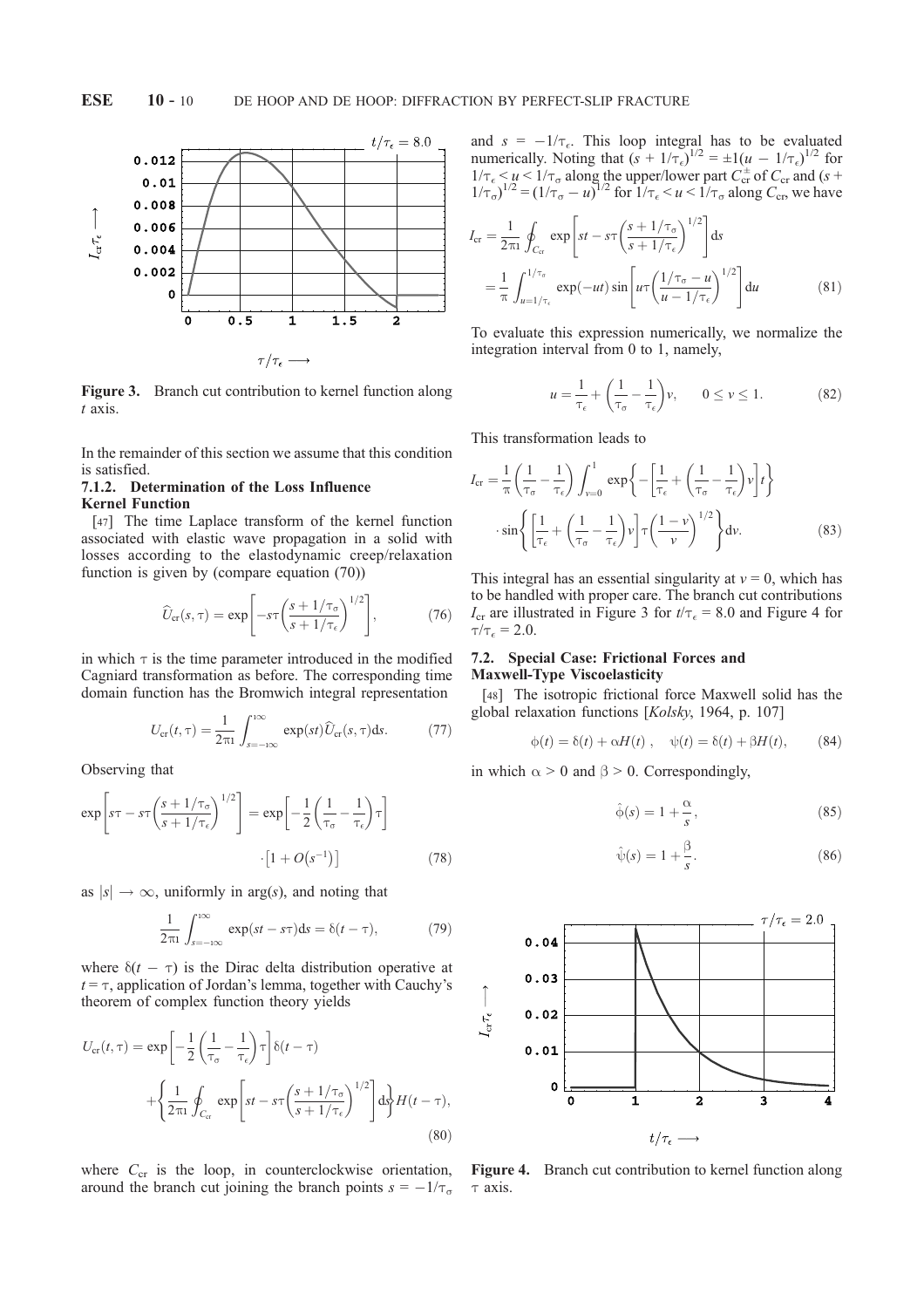

Figure 5. *P/P* reflection coefficient (equations (50), (46), and (48)).

For this case, the relation corresponding to equation (70) becomes [Abramowitz and Stegun, 1965, formula 29.3.91]

$$
\exp\left[-(s+\alpha)^{1/2}(s+\beta)^{1/2}\tau\right] = \int_{\tau}^{\infty} \exp(-st)U_M(t,\tau)dt, \quad (87)
$$

in which

$$
U_M(t,\tau) = -\partial_\tau U_0(t,\tau),\tag{88}
$$

with

$$
U_0(t,\tau) = \exp[-(\alpha+\beta)t/2]I_0[(|\beta-\alpha|/2)(t^2-\tau^2)^{1/2}]H(t-\tau),
$$
\n(89)

where  $I_0$  denotes the modified Bessel function of the first kind and order 0. Carrying out the differentiation in the right-hand side of equation (88) yields

$$
U_M(t,\tau) = \exp[-(\alpha+\beta)t/2] \,\delta(t-\tau) + \exp[-(\alpha+\beta)t/2]
$$

$$
\cdot (|\beta-\alpha|/2)\tau(t^2-\tau^2)^{-1/2}I_1\left[ (|\beta-\alpha|/2)(t^2-\tau^2)^{1/2} \right]
$$

$$
\cdot H(t-\tau).
$$
 (90)

### 8. Discussion of the Results

[49] The earlier sections provide exact time domain expressions for the Green's functions of the different constituents out of which the scattered wave motion is composed in the lossless case. In all of them, the features associated with plane wave diffraction by a semi-infinite

fluid-filled fracture show up: geometrically scattered parts of the wave motion, diffracted cylindrical waves, diffracted head waves and Rayleigh surface waves along the fracture. Also, the phenomena associated with postcritical incidence of a plane SV wave are quantitatively obtained. Upon convolving the expressions with the signature of the incident plane wave motion, the relevant scattered waves result. Several important features will be extracted from the analytical expressions.

[50] The plane wave reflection coefficients govern the geometrical part of the diffracted waves. These plane wave reflection coefficients do depend on the direction of incidence and they differ for the two types of incident waves and the two types of reflected/transmitted waves. In this respect, it is observed that the boundary conditions  $(5)$ – $(6)$ that describe the behavior of the fluid-filled fracture, entail a partial reflection and a partial transmission across the plane of the fracture, a phenomenon that is absent for both a traction-free fracture and for a perfectly rigid baffle.

[51] Figures 5, 6, 7, and 8show the relevant plane wave reflection coefficients as functions of the direction of incidence for the ratio  $c_S/c_P = 0.75$ . The ones pertaining to  $P$  wave incidence follow from equation (50); the ones pertaining to SV wave incidence follow from equations  $(62)$ – $(63)$ . For *SV* incidence the reflection coefficients show a marked behavior in the neighborhood of critical direction of incidence. Note that at postcritical incidence no geometrical part to the scattered  $P$  wave exists.

[52] The analytical expressions in the earlier sections also provide the excitation coefficients of the Rayleigh surface wave along the fracture. In this respect, we observe (see equation  $(61)$ ) that the component of the particle velocity normal to the plane of the fracture contains an isolated reproduction of the signature of the incident wave starting at the arrival time  $x_1/c_R$  of the Rayleigh wave, whereas the





Figure 6. *P/SV* reflection coefficient (equations (50), (46), and (51)).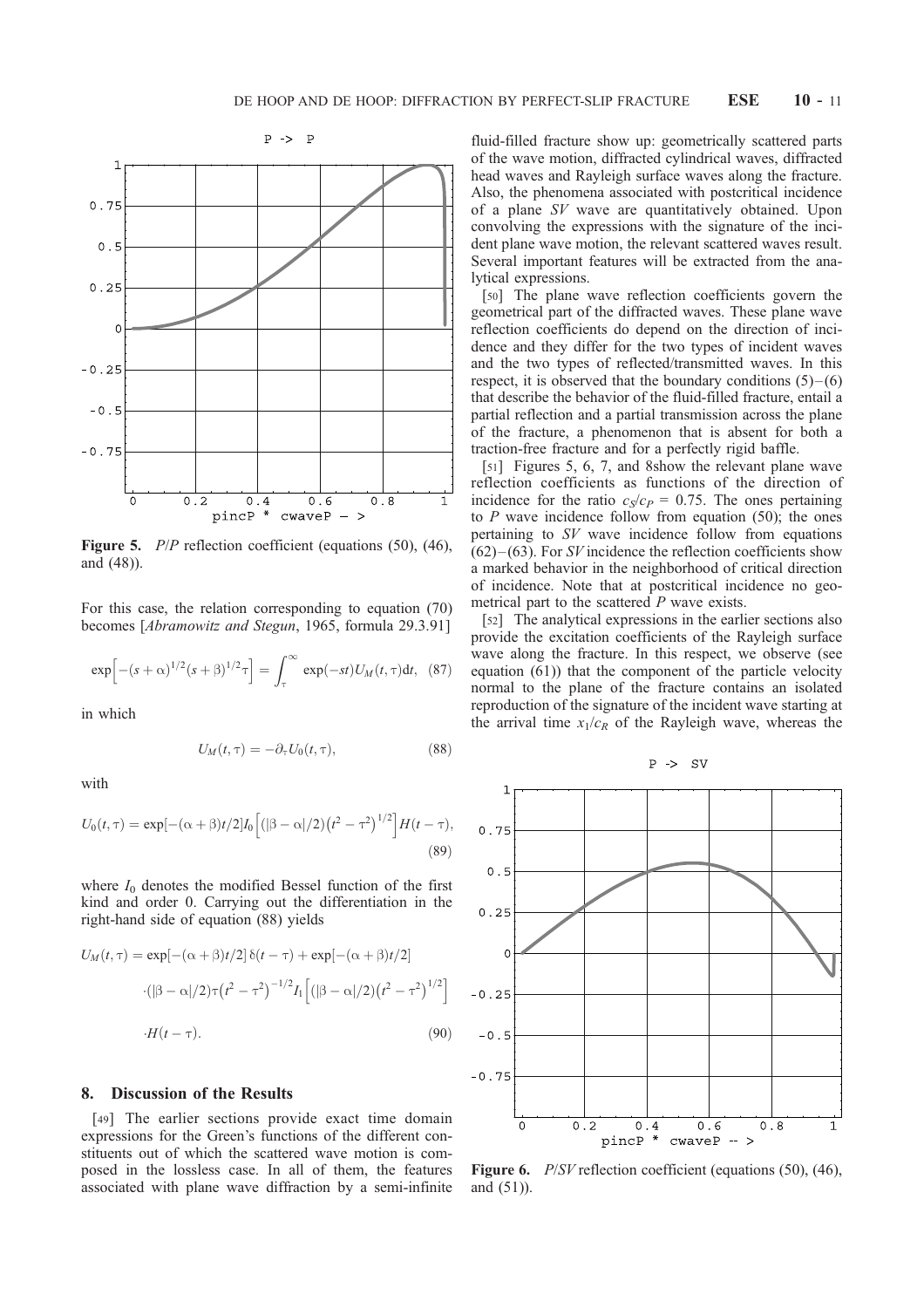

Figure 7. SV/P reflection coefficient.

component of the particle velocity parallel to the fracture (see equation (60)) shows a time behavior that results upon convolving the signature of the incident wave with the function  $(1/c_R - t/x_1)^{-1}$ . Figures 9 and 10 present the Rayleigh surface wave excitation coefficients that are defined through the magnitudes of the Rayleigh wave contribution to the component of the particle velocity normal to the plane of the fracture, for incident P waves and incident  $S\hat{V}$  waves, respectively.



Figure 9. P incidence Rayleigh excitation coefficient (equation  $(61)$ ).

[53] From the expressions for the diffracted parts of the scattered  $P$  and  $S_V$  waves the "first-motion" cylindrical wave diffraction coefficients that are the key to the geometrical theory of diffraction [Achenbach et al., 1982] by fractures of the type under consideration can be extracted. The relevant diffraction coefficients are geometrical quantities that only depend on the direction of incidence of the plane wave (''incident'' geometrical ray) and the direction of observation of the cylindrical diffracted wave (''emerg-



Figure 8. SV/SV reflection coefficient (from equations (62) and (63)).





Figure 10. SV incidence Rayleigh excitation coefficient.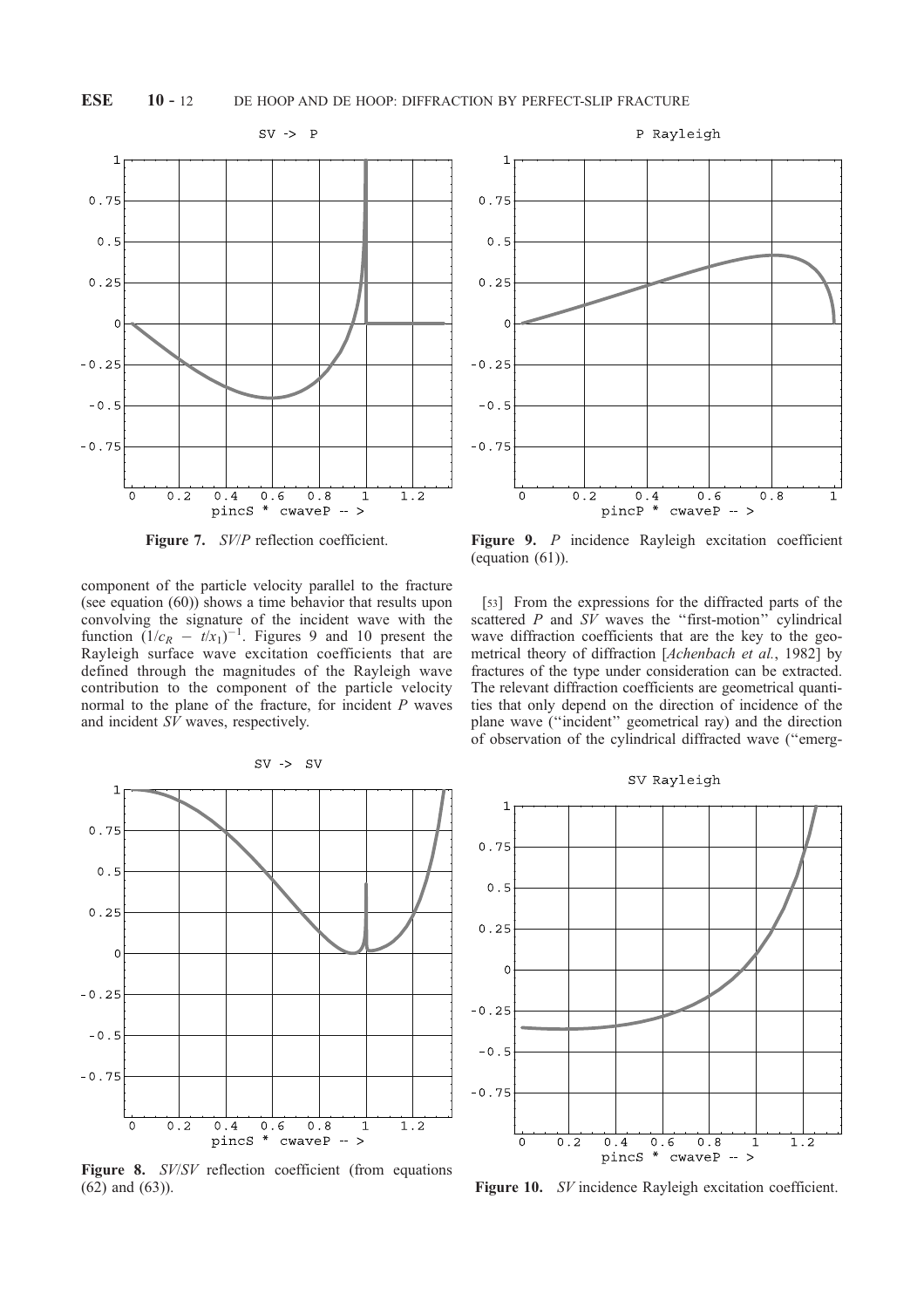ing'' geometrical ray). The first-motion time behavior is normalized to the time behavior of the cylindrical wave emitted by a line source located at the edge of the fracture.

[54] For the case of an incident  $P$  wave the first-motion expression for the diffracted P wave is written as

$$
v_1^{d,P} \sim \mp \frac{x_1}{r} D^{P \to P} \left[ q(t) \ast \frac{1}{2\pi (t^2 - T_P^2)^{1/2}} \right] H(t - T_P), \quad x_3 \leq 0,
$$
\n(91)

$$
v_3^{d,P} \sim \frac{|x_3|}{r} D^{P \to P} \left[ q(t) * \frac{1}{2\pi (t^2 - T_P^2)^{1/2}} \right] H(t - T_P) \tag{92}
$$

and the one for the diffracted SV wave as

$$
v_1^{d,S} \sim \pm \frac{|x_3|}{r} D^{P \to SV} \left[ q(t) \frac{t}{2\pi} \frac{1}{(t^2 - T_S^2)^{1/2}} \right] H(t - T_S), \quad x_3 \leq 0,
$$
\n(93)

$$
v_3^{d,S} \sim \frac{x_1}{r} D^{P \to SV} \left[ q(t) \frac{t}{2\pi \left( t^2 - T_S^2 \right)^{1/2}} \right] H(t - T_S), \tag{94}
$$

where the factors in front of  $D^{P \to P}$  and  $D^{P \to SP}$  have been anticipated from the results. Using equation (33) for the complex slowness plane scattering amplitude pertaining to an incident P wave,

$$
\frac{\partial p_P}{\partial \tau} = \frac{\mathbf{i}\gamma_P(p_P)}{\left(\tau^2 - T_P^2\right)^{1/2}}, \quad \frac{\partial p_S}{\partial \tau} = \frac{\mathbf{i}\gamma_S(p_S)}{\left(\tau^2 - T_S^2\right)^{1/2}},\tag{95}
$$

together with equations  $(35)$  and  $(43)$  for the diffracted P wave and corresponding equations for the diffracted SV wave, the following expressions are obtained:

$$
D^{P \to P} = 2\text{Re}\left[c_P^{-1} p_1^P \gamma_S(p_1^P) \tilde{A}^P(p_1^P) \gamma_P(p_1^P)\right],\tag{96}
$$

where

$$
p_1^P = p_P(x_1, x_3, T_P) = c_P^{-1}(x_1/|x_3|)
$$
\n(97)

specifies the direction of observation for the diffracted P wave, and

$$
D^{P \to SY} = 2\text{Re}\left[c_S^{-1}\left(\left(p_1^S\right)^2 - \frac{1}{2}c_S^{-2}\right)\tilde{A}^P\left(p_1^S\right)\gamma_S\left(p_1^S\right)\right],\tag{98}
$$

where

$$
p_1^S = p_S(x_1, x_3, T_S) = c_S^{-1}(x_1/|x_3|)
$$
\n(99)

specifies the direction of observation for the diffracted SV wave.

[55] For the case of an incident SV wave, the first-motion expressions for the diffracted  $P$  and  $P$  waves follow from equations (91)–(94) upon replacing by  $D^{P \to P}$  by  $D^{SV \to P}$ 



Figure 11. Signature of incident plane wave.

and  $D^{P} \rightarrow S^{V}$  by  $D^{SV} \rightarrow S^{V}$ . Using the complex slowness plane scattering amplitude pertaining to an incident SV wave, we find

$$
D^{SV \to P} = 2\text{Re}\left[c_P^{-1}p_1^P \gamma_S(p_1^P)\tilde{A}^S(p_1^P)\gamma_P(p_1^P)\right]
$$
 (100)

and

$$
D^{SV \to SV} = 2\text{Re}\left[c_S^{-1}\left(\left(p_1^S\right)^2 - \frac{1}{2}c_S^{-2}\right)\tilde{A}^S\left(p_1^S\right)\gamma_S\left(p_1^S\right)\right].\tag{101}
$$

#### 9. Space-Time Elastic Wave Motion: Examples

[56] In this section, first some numerical results as to the total wave motion due to the diffraction of a plane incident P, SV or SH wave by the fluid-filled fracture for the lossless case will be presented. For the case of an incident SV wave both precritical and postcritical incidence will be illustrated. Second, the influence of losses of the creep relaxation and the frictional force Maxwell types on the pulse shapes of the diffracted waves will be illustrated for the case of an SH wave.

#### 9.1. Incident Wave Source Signature

[57] The source signature of the incident plane wave is taken to be the power exponential pulse,

$$
q(t) = A \left(\frac{\alpha t}{\nu}\right)^{\nu} \exp(-\alpha t + \nu) H(t).
$$
 (102)

Here, A is the amplitude of the pulse (reached at the instant  $t = v/\alpha$ ) and the parameters v and  $\alpha$  are related to the pulse risetime  $t_r$  and the pulse time width  $t_w$  via  $\alpha t_r = v$ ,  $t_w/t_r =$  $\nu^{-(\nu+1)}$  exp(v)  $\Gamma(\nu+1)$ . The pulse risetime and the pulse time width must satisfy the condition  $t_w > t_r > 0$ , with  $\nu > 0$ and  $\alpha > 0$ . The pulse shape is shown in Figure 11.

### 9.2. Particle Velocity Density Plots in Space at a Given Time

[58] We present density plots of particular components of the particle velocity in space at a given time and some of their constituents (diffracted parts of the scattered wave) as well as for the total wave motion. Since in these plots possible relaxation effects do not manifestly show up, we restrict the density plots to the lossless case.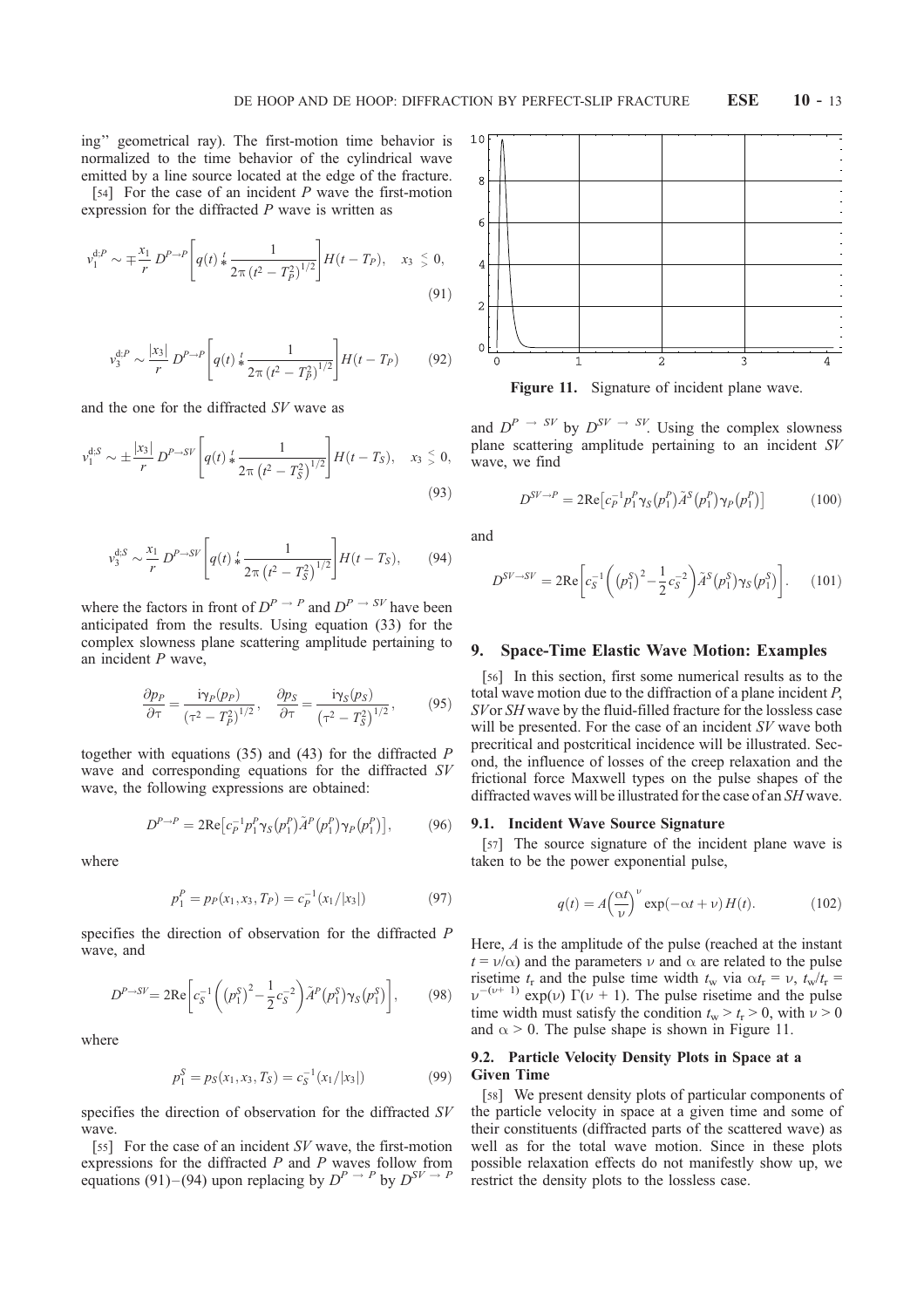

Figure 12. *SH*, snapshot of the total field  $(v_2)$ .

# 9.2.1. SH Wave Scattering

[59] For comparison, we illustrate the wave field in the case of SH wave scattering. The analysis of this case is covered in the literature [Achenbach, 1973, section 9.5]. The snapshot for the total field is shown in Figure 12. Note in particular that across the ''shadow boundaries'' of the geometrically diffracted wave constituent, the total field is continuous. In this case there is no elastodynamic energy transfer across the fracture.

# 9.2.2. P/SV Wave Scattering (Incident P Wave)

[60] For the particle velocity component parallel to the plane of the fracture, the  $P$  and  $SV$  diffraction contributions, as they follow from equations (35) and (43), are shown in Figure 13. The snapshot for the total field is shown in Figure 14. Note in particular that, again, across the shadow boundaries of the geometrically diffracted wave constituents, the total field is continuous.

[61] The particle velocity component normal to the plane of the fracture (Figure 14, right) clearly reveals the Rayleigh wave constituent (more so than the component parallel to the fracture (Figure 14, left)). This is consistent with what has earlier been said about the Rayleigh surface wave excitation coefficient.

# 9.2.3. P/SV Wave Scattering (Incident SV Wave, Precritical)

[62] For the particle velocity component parallel to the plane of the fracture we show the  $\overline{P}$  and  $\overline{S}V$  diffraction contributions in Figure 15. The snapshot for the total field is shown in Figure 16. Note in particular that, again, across the shadow boundaries of the geometrically diffracted wave constituents, the total field is continuous.

[63] In the particle velocity component normal to the plane of the fracture (Figure 16, right), the Rayleigh wave constituent clearly shows up (more so than the component parallel to the fracture (Figure 16, left)). This is consistent with what has earlier been said about the Rayleigh surface wave excitation coefficient.

# 9.2.4. P/SV Wave Scattering (Incident SV Wave, Postcritical)

[64] For the particle velocity component parallel to the plane of the fracture we show the  $\overline{P}$  and  $\overline{S}V$  diffraction contributions in Figure 17. The snapshot for the total field is shown in Figure 18. Note in particular that, again, across the shadow boundaries of the geometrically diffracted wave constituents, the total field is continuous.

[65] In the particle velocity component normal to the plane of the fracture (Figure 18, right), the Rayleigh wave constituent clearly shows up (more so than in the component parallel to the fracture Figure 18, left) which is



Figure 13.  $P/SV$ , incident P, snapshot of (left) the diffracted P wave contribution and (right) the diffracted SV wave contribution to  $v_1$ .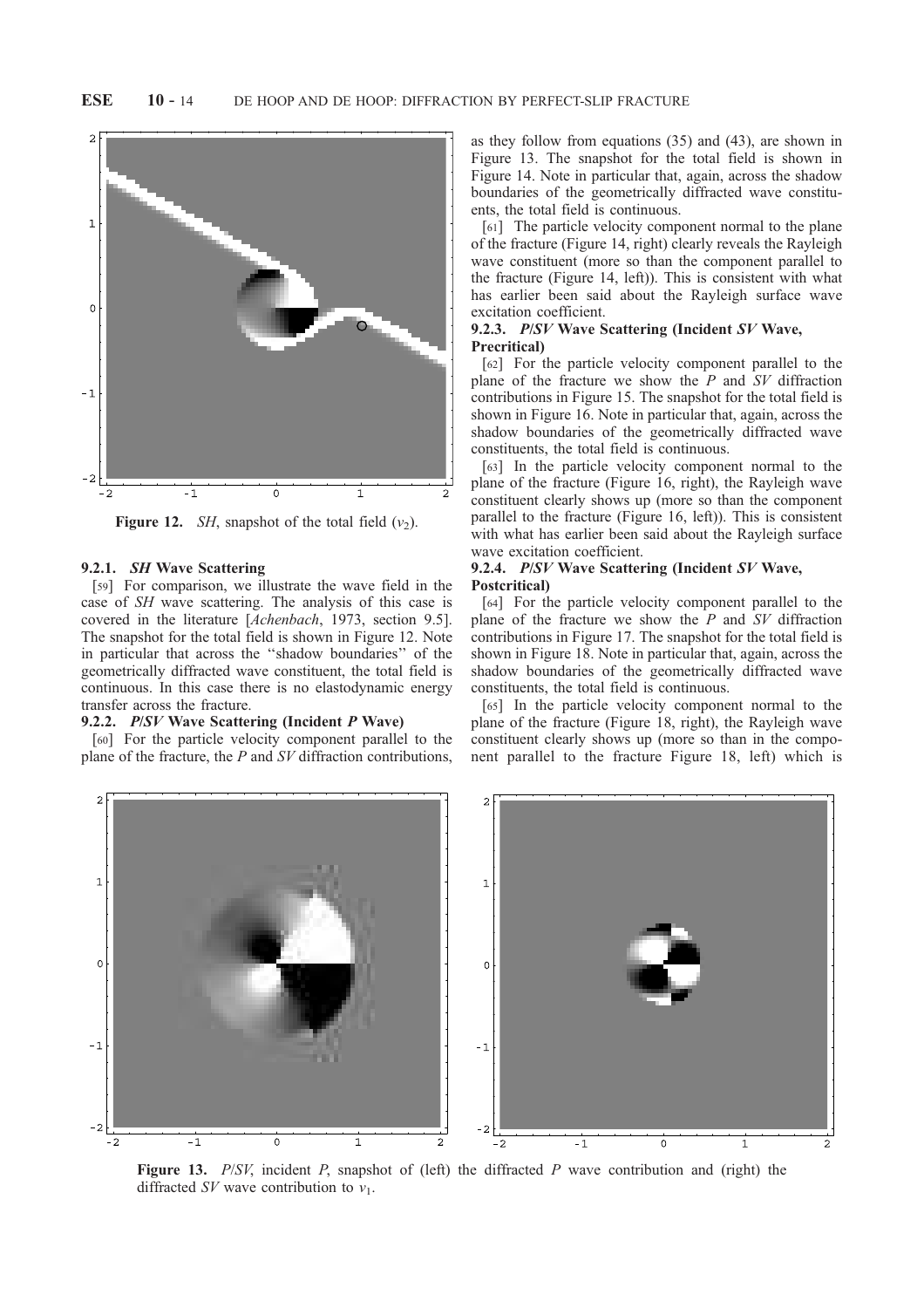

Figure 14. *P/SV*, incident *P*, snapshot of (left)  $v_1$  and (right)  $v_3$ .

consistent with what has earlier been said about the Rayleigh surface wave excitation coefficient discussed.

[66] In the case of  $P/SV$  wave excitation partial reflection and transmission of elastodynamic energy across the fracture takes place. A particular feature of postcritical SV wave incidence is furthermore that there is no geometric (plane) wave contribution to the scattered P wave.

# 9.3. Particle Velocity Time Traces at a Given Position

[67] Effects of pulse amplitude decrease and pulse broadening due to diffraction at the fracture and/or relax-

ation phenomena in the solid show up much more pronouncedly in a time trace of a particular component of the particle velocity at a given point in space than in a density plot in space at a given time. For this reason we have included some time traces of the SH wave particle velocity at a position where the different effects do manifestly show up.

[68] Figure 19 shows a time trace for a perfectly elastic solid. Note that in this case the incident wave and the reflected wave have the same amplitude and the same signature. Figures 20 and 21 show, at the same position,



Figure 15.  $P/SV$ , incident SV, snapshot of (left) the diffracted P wave contribution and (right) the diffracted  $SV$  wave contribution to  $v_1$ ; precritical.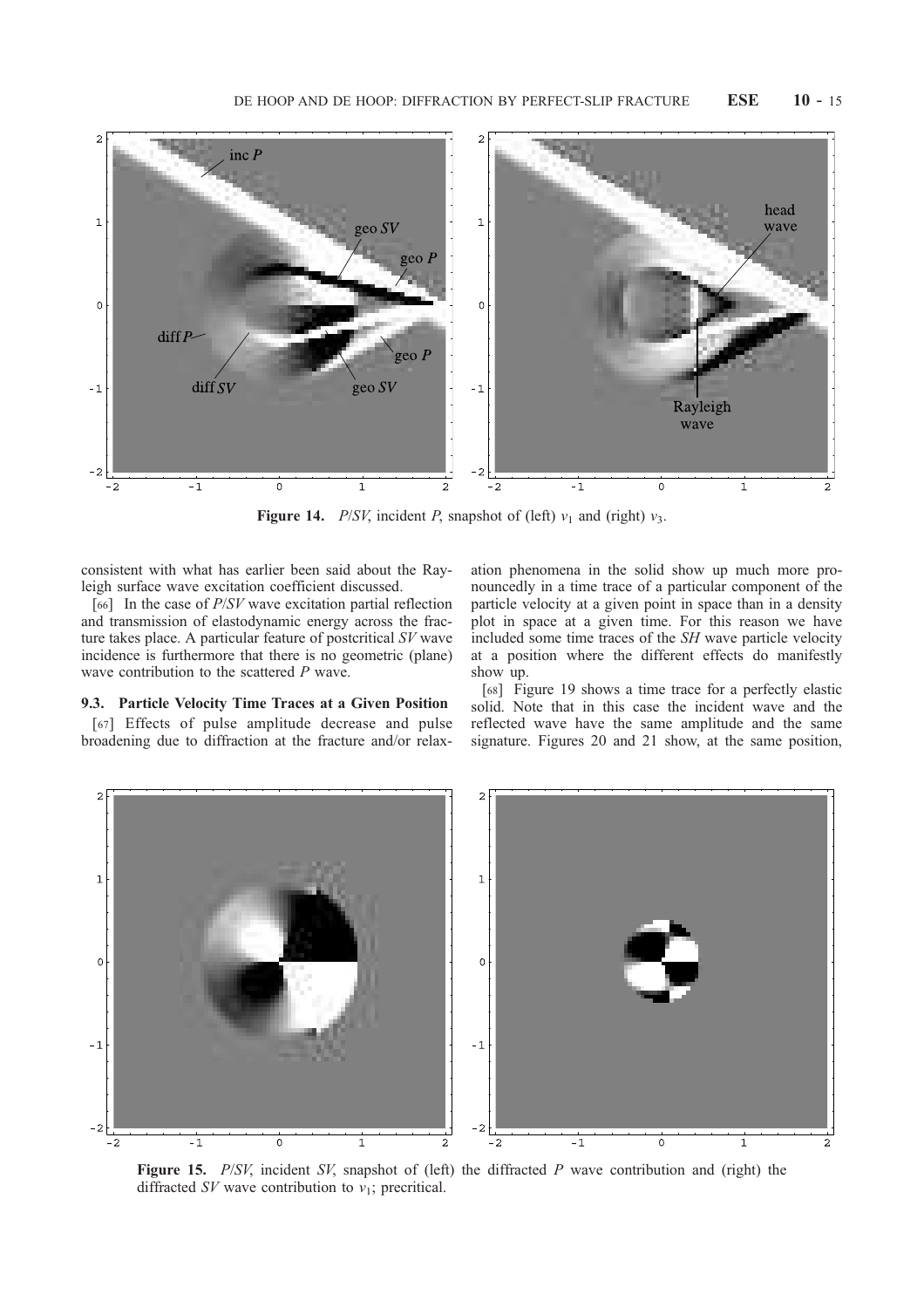

Figure 16. *P/SV*, incident *SV*, snapshot of (left)  $v_1$  and(right)  $v_3$ ; precritical.

time traces for a solid with frictional force Maxwell-type relaxation coefficients  $\alpha = 0.2$  and  $\beta = 0.1$ . Figure 20 shows the relaxation effect due to the first term in the right-hand side of equation (90). This term yields an attenuated replica of the lossless wave signature. Figure 21 shows the relaxation effect due to the second term in the right-hand side of equation (90). This term yields the pulse broadened version of the lossless wave signature and is much smaller in magnitude.

[69] Next, we show, at the same position, a time trace for a Zener solid with coefficients  $\tau_{\epsilon} = \frac{10}{3}$  and  $\tau_{\sigma} = \frac{5}{3}$  (such that  $\alpha + \beta = \tau_{\sigma}^{-1} - \tau_{\epsilon}^{-1}$ ). The effect of relaxation due to the

first term in the right-hand side of equation (80) is the same as for the Maxwell solid. Figure 22 shows the relaxation effect due to the second term in the right-hand side of equation (80). This term yields the pulse broadened version of the lossless wave signature and is much smaller in magnitude than the attenuated replica but larger than the corresponding contribution for the Maxwell solid.

# 10. Conclusion

[70] A full time domain solution to the canonical problem of transient elastic  $P$  and  $SV$  wave edge diffraction by a



Figure 17.  $P/SV$ , incident SV, snapshot of (left) the diffracted P wave contribution and (right) the diffracted SV wave contribution to  $v_1$ ; postcritical.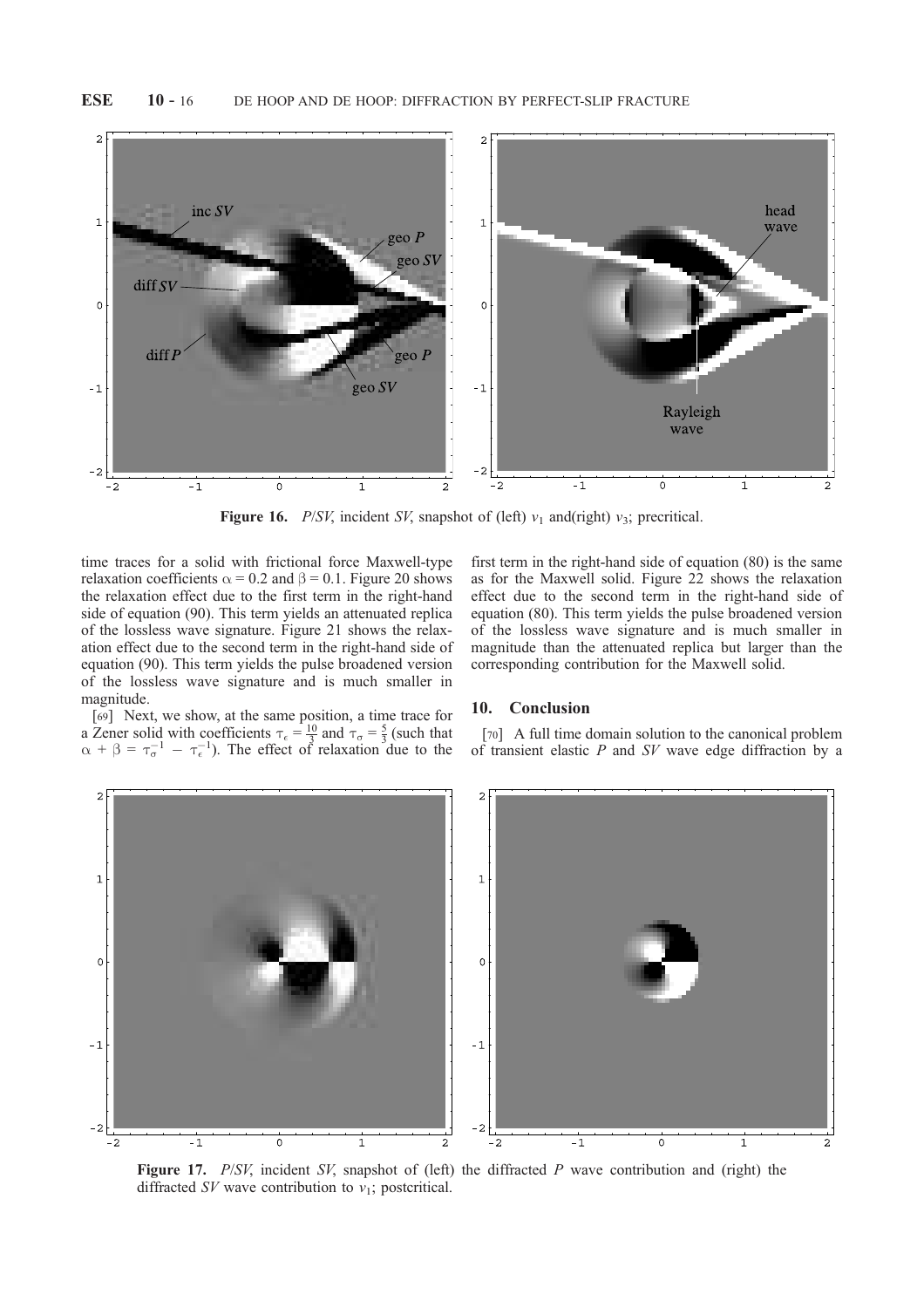

Figure 18. P/SV, incident SV, snapshot of (left)  $v_1$  and (right)  $v_3$ ; postcritical.

semi-infinite perfect-slip fracture in an isotropic solid has been presented. The case of a lossless hosting solid as well as the cases of a solid with losses of the Zener creep relaxation type and a solid with frictional force and Maxwell relaxation have been considered. The obtained closed-form analytical expressions for the particle velocity components of the wave motion enable one to extract from them quantitative results as to the different features that show up in the physical behavior, all in their dependence on the material parameters of the hosting solid involved.

[71] First of all, the geometrical contributions to the wave field yield the plane P and SV wave reflection and transmission coefficients pertaining to the partial elastodynamic energy transfer across the fracture. Second, the edge-diffracted cylindrical P and SV wave contributions yield, apart from showing their exact pulse broadening behavior in space-time, the relevant first-motion diffraction coefficients

that are needed in the asymptotic ray theory of elastodynamic diffraction. In addition, the head wave contributions show up. In the expressions for the particle velocity of the wave motion along the fracture, the Rayleigh surface wave contributions are manifest and their excitation coefficients are determined. The marked difference in Rayleigh surface wave contribution to the component of the particle velocity normal to the plane of the fracture versus the one parallel to the plane of the fracture is a straightforward result from the analysis.

[72] In view of their being explicit, the results can prove to be instrumental to a variety of applications in geophysics in all those circumstances where properties of elastic wave motion in the presence of fluid-filled fractures and in a lossless or lossy solid are investigated. As global Earth applications, we mention the problems of characterizing fault zones and detecting the edge of a magma lens. As an application in exploration geophysics, we mention the



**Figure 19.** *SH*, time trace  $(v_2)$  at  $x_1 = 1.0$ ,  $x_3 = -0.2$ (indicated by the small circle in Figure 12; lossless solid.



**Figure 20.** *SH*, time trace  $(v_2)$  at  $x_1 = 1.0$ ,  $x_3 = -0.2$  of the attenuated constituent; solid with Maxwell relaxation.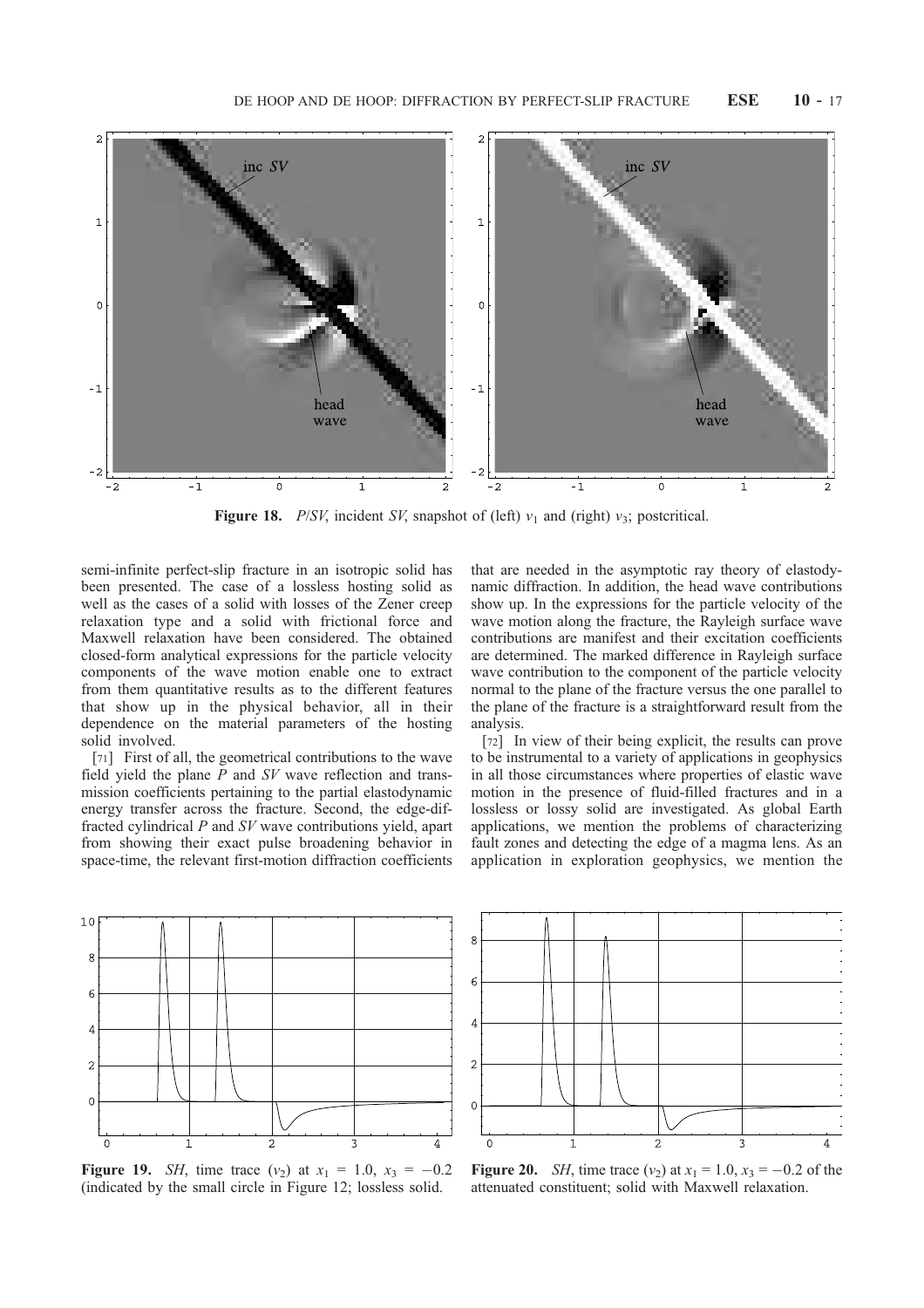

**Figure 21.** *SH*, time trace  $(v_2)$  at  $x_1 = 1.0$ ,  $x_3 = -0.2$  of the pulse-broadened constituent; solid with Maxwell relaxation.

evaluation and monitoring of fossil energy reservoirs in the subsurface of the Earth, where a multitude of fluid-filled fractures is present.

# Appendix A: Plemelj Additive Decomposition Formulas and Their Application to Wiener-Hopf Kernel Function Factorization

[73] The Plemelj decomposition formulas [Muskhelishvili, 1953] deal with the additive decomposition of a function  $Q = Q(p)$  of the type

$$
Q(p) = Q^-(p) + Q^+(p), \quad p \in \mathcal{L}, \tag{A1}
$$

where  $\mathcal L$  is an oriented curve in the complex p plane with the property that it divides the plane into a domain  $\mathcal{D}^-$  to the left of  $\mathcal L$  and a domain  $\mathcal D^+$  to the right of  $\mathcal L$ ,  $\mathcal Q(p)$  is defined and continuous on  $\mathcal{L}, Q^-(p)$  is regular in  $\mathcal{D}^-$  and  $\mathcal{Q}^+(p)$  is regular in  $\mathcal{D}^+$ . For our purposes,  $\mathcal L$  extends to infinity and is the path of integration in the spectral representation of the wave constituents. It will be shown that under certain additional restrictions the decomposition is accomplished by

$$
Q^{\pm}(p) = \pm \frac{1}{2\pi i} \int_{\mathcal{L}} \frac{Q(w)}{w - p} dw, \quad p \in \mathcal{D}^{\pm}.
$$
 (A2)

A sufficient condition for the right-hand sides of equation (A2) to exist is

$$
Q(w) = O(w^{-q})
$$
 as  $|w| \to \infty$  along  $\mathcal{L}$ , with  $q > 0$ . (A3)

Under this condition,  $Q^{-}$  is an analytic function of p that is regular in  $\mathcal{D}^-$  and  $\mathcal{Q}^+$  is an analytic function of  $\mathcal{P}$  that is regular in  $\mathcal{D}^+$ . Now for an arbitrary point  $p = p_0$  on  $\mathcal L$  define

$$
Q^{\pm}(p_0) = \pm \lim_{p \to p_0} \frac{1}{2\pi i} \int_{\mathcal{L}} \frac{Q(w)}{w - p} dw, \qquad p \in \mathcal{D}^{\pm}.
$$
 (A4)

A sufficient condition for the limits on the right-hand sides of equation (A4) to exist is that  $Q = Q(w)$  satisfies, on  $\mathcal{L}$ , the Hölder condition

$$
|Q(w_1) - Q(w_2)| < A|w_1 - w_2|^{\alpha}, \quad A > 0, \quad \alpha > 0 \quad (A5)
$$

for all  $w_1 \in \mathcal{L}$  and  $w_2 \in \mathcal{L}$ . Under this condition [Muskhelishvili, 1953],

$$
Q^{\pm}(p_0) = \frac{1}{2}Q(p_0) \pm \frac{1}{2\pi i}PV \int_{\mathcal{L}} \frac{Q(w)}{w - p_0} dw, \qquad p_0 \in \mathcal{L}, \quad (A6)
$$

where PV  $\int$  denotes the Cauchy principal value of the relevant integral. From this it follows that  $\overline{Q}^-(p_0) + \overline{Q}^+(p_0) =$  $Q(p_0) p_0 \in \mathcal{L}.$ 

[74] To apply these results to the kernel factorization problem, we take

$$
Q(p) = \log[K(p)],\tag{A7}
$$

where  $K(p)$  is given by equation (30). Through the way in which we have constructed  $K(p)$ , in particular its behavior as  $|p| \to \infty$ ,  $\log[K(p)]$  satisfies all conditions laid upon  $O(p)$ and hence we can take

$$
K^{\mp}(p) = \exp[Q^{\mp}(p)], \quad p \in \mathcal{D}^{\mp}, \tag{A8}
$$

with

$$
Q^{\pm}(p) = \pm \frac{1}{2\pi i} \int_{\mathcal{L}} \frac{\log[K(w)]}{w - p} dw, \quad p \in \mathcal{D}^{\pm}.
$$
 (A9)

In view of equation (A6) we have

$$
Q^{\pm}(p_0) = \frac{1}{2} \log[K(p_0)] \pm \frac{1}{2\pi i} \text{PV} \int_{\mathcal{L}} \frac{\log[K(w)]}{w - p_0} dw, \quad p_0 \in \mathcal{L},
$$
\n(A10)

from which it follows that

$$
K^-(p_0)K^+(p_0) = K(p_0), \quad p_0 \in \mathcal{L}, \tag{A11}
$$

as it should be. Since through equation (30) the kernel function  $K = K(p)$  is defined everywhere in the complex p plane when cut along the branch cuts  ${p \in C; 1/c_P < |\text{Re}(p)|}$  $< 1/c_s$ , Im(p) = 0, the right-hand sides of equation (A9) can be transformed into expressions that are more amenable to numerical evaluation. To this end, the path of integration  $\mathcal L$ is, in the expression for  $Q^-$ , supplemented by a semicircular



**Figure 22.** *SH*, time trace  $(v_2)$  at  $x_1 = 1.0$ ,  $x_3 = -0.2$  of the pulse-broadened constituent; Zener solid.